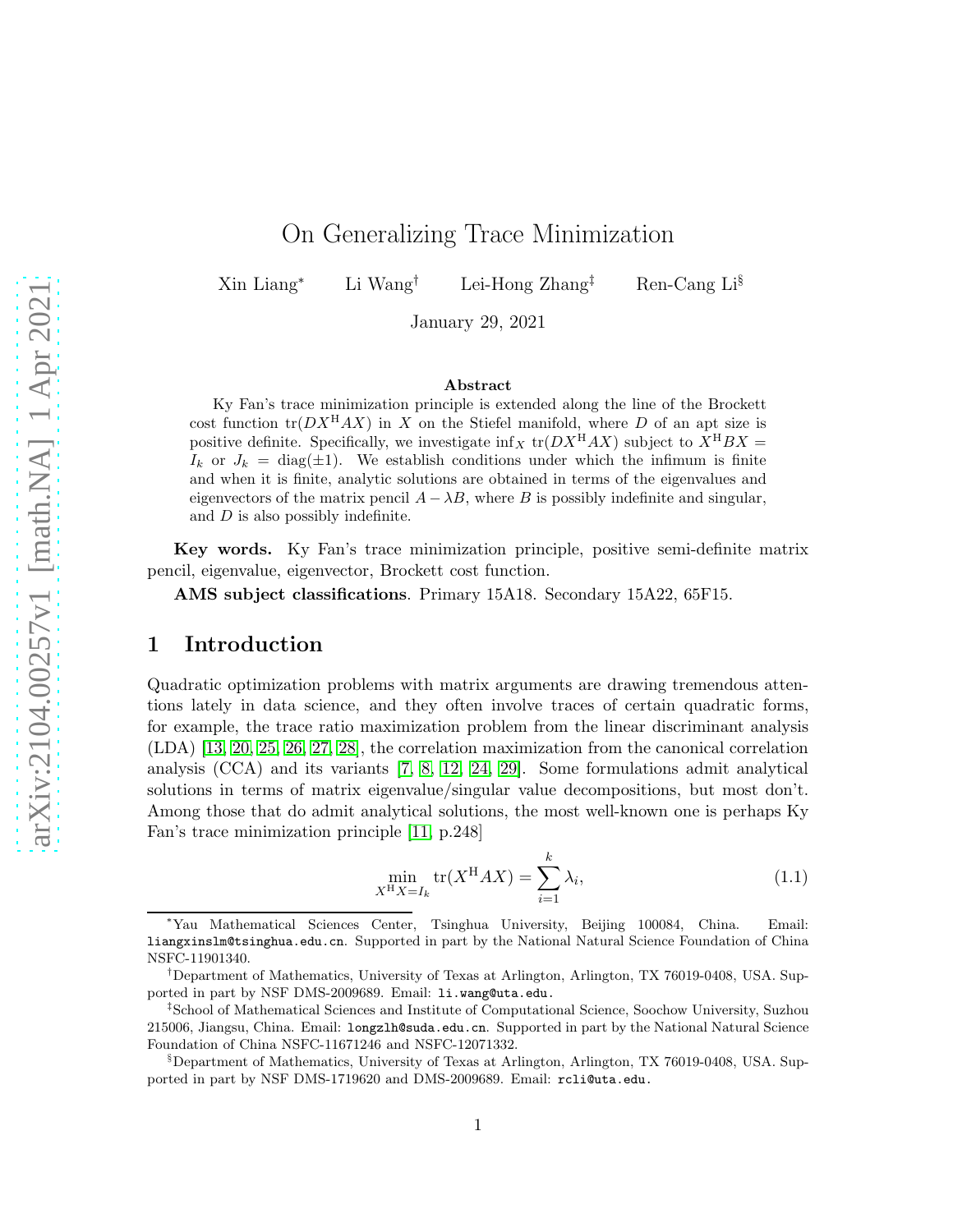where trace( $\cdot$ ) is the trace of a square matrix,  $I_k$  is the  $k \times k$  identity matrix, and  $A \in \mathbb{C}^{n \times n}$ is Hermitian and its eigenvalues are denoted by  $\lambda_i$   $(i = 1, 2, \ldots, n)$  and arranged in the ascending order:

<span id="page-1-0"></span>
$$
\lambda_1 \leq \lambda_2 \leq \cdots \leq \lambda_n. \tag{1.2}
$$

Moreover for any minimizer  $X_{\min}$  of [\(1.1\)](#page-0-0), i.e.,  $tr(X_{\min}^H AX_{\min}) = \sum_{i=1}^k \lambda_i$ , its columns span A's invariant subspace associated with the first k eigenvalues  $\lambda_i$ ,  $i = 1, 2, \ldots, k$ .

The result [\(1.1\)](#page-0-0) can be straightforwardly extended to

<span id="page-1-1"></span>
$$
\min_{X^{\mathrm{H}}BX = I_k} \operatorname{tr}(X^{\mathrm{H}}AX) = \sum_{i=1}^{k} \lambda_i,\tag{1.3}
$$

where  $A, B \in \mathbb{C}^{n \times n}$  are Hermitian and B is positive definite, and now  $\lambda_i$  are the eigenvalues of matrix pencil  $A-\lambda B$  and ordered as in [\(1.2\)](#page-1-0). Essentially, [\(1.3\)](#page-1-1) is no more general than [\(1.1\)](#page-0-0). In fact, upon substitutions:  $X \leftarrow B^{1/2} X$  and  $A \leftarrow B^{-1/2} AB^{-1/2}$ , [\(1.3\)](#page-1-1) reduces to  $(1.1)$ . A nontrivial extension of  $(1.1)$ , similar in form to  $(1.3)$ , is  $[14, 17]$  $[14, 17]$ 

$$
\inf_{X^{\mathrm{H}}BX = J_k} \mathrm{tr}(X^{\mathrm{H}}AX) = \sum_{i=1}^{k_+} \lambda_i^+ - \sum_{i=1}^{k_-} \lambda_i^- \tag{1.4}
$$

for a positive semi-definite matrix pencil<sup>[1](#page-1-2)</sup>  $A-\lambda B$ , where  $\lambda_i^{\pm}$  are finite eigenvalues of  $A-\lambda B$ and are arranged in the order as

$$
\lambda_{n_-}^- \le \dots \le \lambda_1^- \le \lambda_1^+ \le \dots \le \lambda_{n_+}^+,
$$

 $n_$  and  $n_+$  are the numbers of negative and positive eigenvalues of B, respectively, and

<span id="page-1-5"></span>
$$
0 \le k_{\pm} \le n_{\pm}, \ k = k_{+} + k_{-}, \ J_{k} = \begin{bmatrix} I_{k_{+}} & \\ & -I_{k_{-}} \end{bmatrix} \in \mathbb{C}^{k \times k}.
$$
 (1.5)

Recently, Liu, So, and Wu [\[18\]](#page-20-8) laboriously analyzed how to solve

<span id="page-1-4"></span>
$$
\min_{X^{\mathrm{H}} X = I_k} \text{tr}(DX^{\mathrm{H}} AX) \tag{1.6}
$$

by numerical optimization techniques, where  $A \in \mathbb{C}^{n \times n}$  and  $D \in \mathbb{C}^{k \times k}$  are Hermitian but D may be indefinite. Its objective function  $\text{tr}(DX^{H}AX)$  in X on the Stiefel manifold  ${X \in \mathbb{R}^{n \times k} : X^H X = I_k}$  is known as the *Brockett cost function* in the case when D is diagonal and positive semi-definite, and optimizing it has often been used as an illustrative example for optimization on the Stiefel manifold [\[1,](#page-19-6) p.80], [\[5,](#page-19-7) [6\]](#page-19-8).

Our goal in this paper is to go beyond the Brockett cost function to investigate, as an extension of [\(1.1\)](#page-0-0),

<span id="page-1-3"></span>
$$
\inf_{X^{\mathrm{H}}BX = I_k \text{ (or } -I_k)} \operatorname{tr}(DX^{\mathrm{H}}AX),\tag{1.7}
$$

<span id="page-1-2"></span> $A, B \in \mathbb{C}^{n \times n}$  are Hermitian and there exists  $\lambda_0 \in \mathbb{R}$  such that  $A - \lambda_0 B$  is positive semi-definite [\[17,](#page-20-7) Definition 1.1].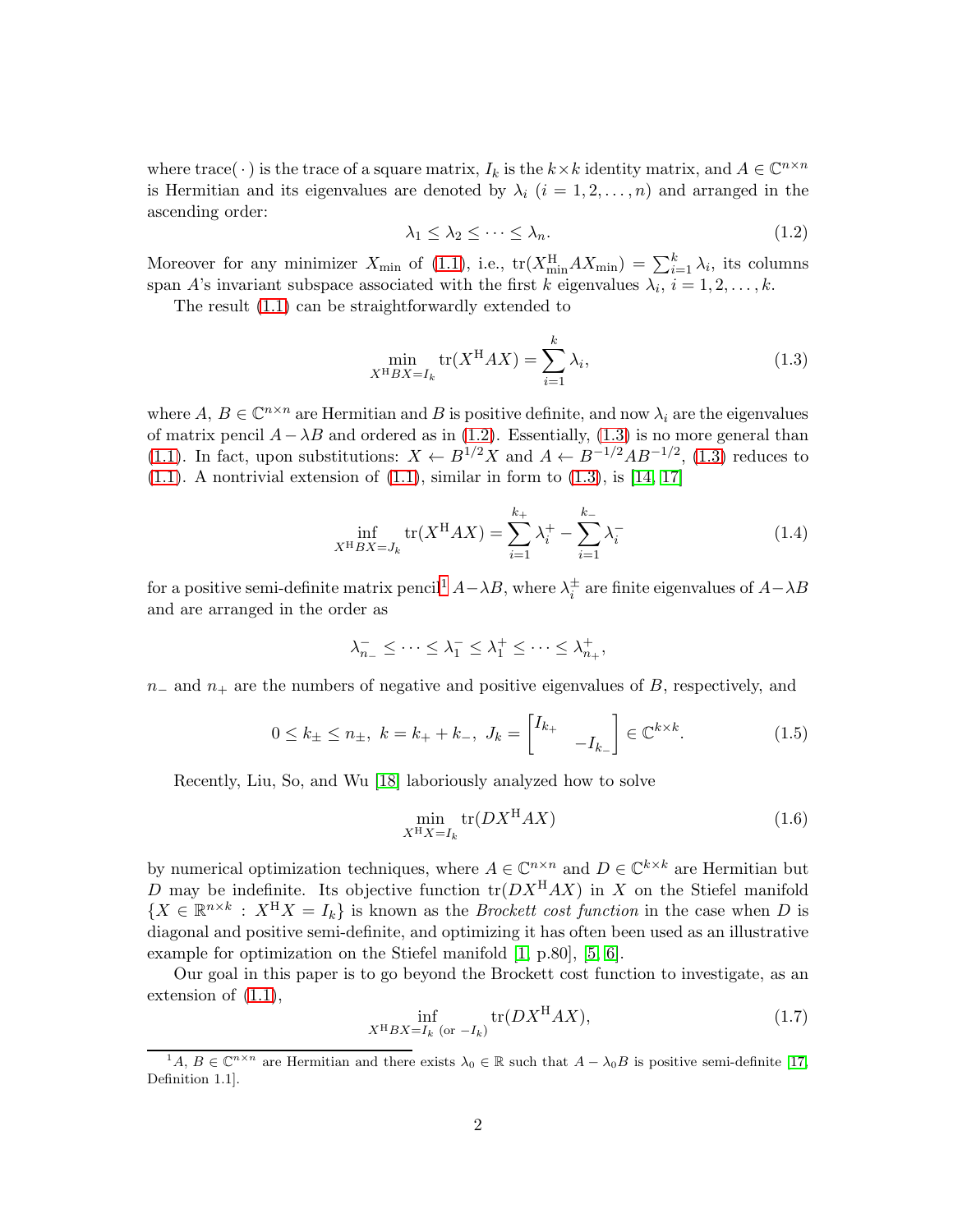where both  $B$  and  $D$  are possibly indefinite. Our first main result is an analytical solution to [\(1.7\)](#page-1-3) for positive definite B (for which only  $X^{H}BX = I_k$  can be used as a constraint) in terms of the eigen-decompositions of D and matrix pencil  $A - \lambda B$  and the solution lends itself to be computed by more efficient numerical linear algebra techniques [\[2,](#page-19-9) [3,](#page-19-10) [9,](#page-19-11) [16\]](#page-20-9). In particular, this result yields an elegant solution to the widely studied [\(1.6\)](#page-1-4) [\[1,](#page-19-6) [18\]](#page-20-8). Our second main result is for a more general setting that  $B$  is indefinite and possibly singular and  $A - \lambda B$  is a positive semi-definite matrix pencil. We show that the infimum in [\(1.7\)](#page-1-3) is finite if and only if  $D$  positive semi-definite and establish analytical solutions to it when the infimum is finite.

Note that whether  $D$  is diagonal or not is inconsequential so long that it is Hermitian and the constraint is either  $X^{H}BX = I_{k}$  or  $X^{H}BX = -I_{k}$  because we can always perform an eigen-decomposition  $D = QQ^{\text{H}}$  to get

$$
\min_{X^{\mathrm{H}}BX = \pm I_k} \text{tr}(DX^{\mathrm{H}}AX) = \min_{\widetilde{X}^{\mathrm{H}}B\widetilde{X} = \pm I_k} \text{tr}(\Omega \widetilde{X}^{\mathrm{H}}A\widetilde{X}),
$$

where X and  $\widetilde{X}$  are related by  $\widetilde{X} = XQ$ , Q is unitary and  $\Omega$  is diagonal of eigenvalues. So far, we have been focusing on "minimization", but these formulations admit straightforward restatements for "maximization" by simply considering −A instead.

The rest of this paper is organized as follows. We state our main results for [\(1.7\)](#page-1-3) in section [2](#page-2-0) for positive definite B (and with  $X^{H}BX = I_k$ ) and in section [3](#page-4-0) for the more general setting that  $B$  is genuinely indefinite. The proofs for the main results are presented in sections [4](#page-8-0) and [5,](#page-13-0) respectively. We draw our conclusion in section [6.](#page-18-0)

**Notation.** Throughout this paper,  $\mathbb{C}^{n \times m}$  is the set of all  $n \times m$  complex matrices,  $\mathbb{C}^n = \mathbb{C}^{n \times 1}$ , and  $\mathbb{C} = \mathbb{C}^1$ . R is set of all real numbers.  $I_n$  (or simply I if its dimension is clear from the context) is the  $n \times n$  identity matrix. For a matrix  $X \in \mathbb{C}^{m \times n}$ ,  $\mathcal{N}(X) =$  ${x \in \mathbb{C}^n : Xx = 0}$  and  $\mathcal{R}(X) = {Xx : x \in \mathbb{C}^n}$  are the null space and the range of X, respectively.  $X^H$  is the conjugate transpose of a vector or matrix.  $A \succ 0$   $(A \succeq 0)$  means that A is Hermitian positive (semi-)definite, and  $A \prec 0$  ( $A \preceq 0$ ) if  $-A \succ 0$  ( $-A \succeq 0$ ).

### <span id="page-2-0"></span>2 Positive Definite B

Throughout this section and section [4,](#page-8-0)  $A, B \in \mathbb{C}^{n \times n}$  and  $D \in \mathbb{C}^{k \times k}$  are Hermitian and B is positive definite. Then  $A - \lambda B$  admits the following eigen-decomposition

<span id="page-2-1"></span>
$$
U^{H}AU = \Lambda \equiv \text{diag}(\lambda_1, \lambda_2, \dots, \lambda_n), \quad U^{H}BU = I_n,
$$
\n(2.1)

where  $\lambda_i$  are the eigenvalues of  $A - \lambda B$  and are, without loss of generality, arranged in the ascending order as in [\(1.2\)](#page-1-0), and  $U = [u_1, u_2, \dots, u_n]$  is the eigenvector matrix and B-unitary:  $Au_i = \lambda_i Bu_i$  for all i and  $U^H BU = I_n$ . Let the eigen-decomposition of D be

<span id="page-2-2"></span>
$$
Q^{\mathrm{H}} D Q = \Omega \equiv \text{diag}(\omega_1, \omega_2, \dots, \omega_k), \tag{2.2a}
$$

where  $Q \in \mathbb{C}^{k \times k}$  is unitary and, without loss of generality,

$$
\omega_1 \geq \cdots \geq \omega_\ell \geq 0 \geq \omega_{\ell+1} \geq \cdots \geq \omega_k. \tag{2.2b}
$$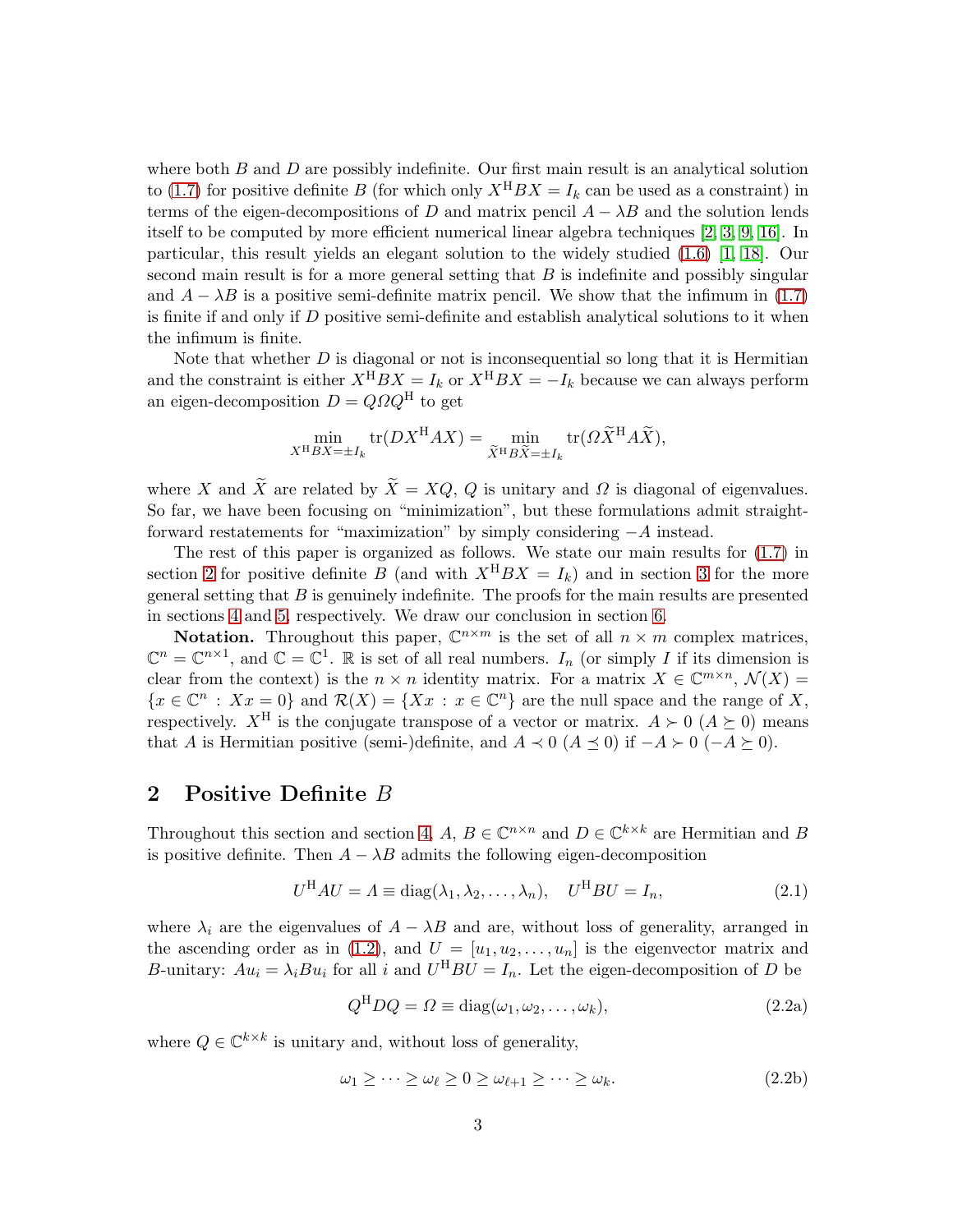The case  $\ell = 0$  or  $\ell = k$  corresponds to when D has no positive eigenvalues, i.e.,  $D \preceq 0$ , or no nonnegative eigenvalues, i.e.,  $D \succeq 0$ , respectively.

Our main result of this section is Theorem [2.1](#page-3-0) below.

<span id="page-3-0"></span>**Theorem 2.1.** *Suppose that*  $A, B \in \mathbb{C}^{n \times n}$  *and*  $D \in \mathbb{C}^{k \times k}$  *are Hermitian and*  $B$  *is positive definite, admitting the eigen-decompositions in* [\(2.1\)](#page-2-1) *and* [\(2.2\)](#page-2-2)*. Then*

<span id="page-3-1"></span>
$$
\min_{X^{\mathrm{H}}BX = I_k} \text{tr}(DX^{\mathrm{H}}AX) = \sum_{i=1}^{\ell} \omega_i \lambda_i + \sum_{i=\ell+1}^{k} \omega_i \lambda_{i+n-k}.
$$
\n(2.3)

*Furthermore, any minimizer* Xopt *has the following characterizations:*

(a) *If* D is nonsingular, then  $\mathcal{R}(X_{\text{opt}}Q)$  is the eigenspace of  $A-\lambda B$  [\[21,](#page-20-10) p.303], associated *with the*  $\ell$  *smallest and*  $k - \ell$  *largest eigenvalues of*  $A - \lambda B$ *. If also all*  $\omega_i$  *are distinct, then*

$$
(X_{\mathrm{opt}}Q)^{\mathrm{H}}AX_{\mathrm{opt}}Q = \mathrm{diag}(\underbrace{\lambda_1, \lambda_2, \ldots, \lambda_\ell}_{\ell}, \underbrace{\lambda_{n-k+\ell+1}, \ldots, \lambda_n}_{k-\ell}).
$$

(b) *Suppose that* D *is possibly singular and has* ℓ<sup>+</sup> *positive eigenvalues and* ℓ<sup>−</sup> *negative eigenvalues, and let*  $\widehat{Q} \in \mathbb{C}^{k \times (\ell_++\ell_-)}$  *be the one from*  $Q$  *by keeping its first*  $\ell_+$  *and last*  $ℓ$  *columns. Then*  $\mathcal{R}(X_{\text{opt}}\hat{Q})$  *is the eigenspace of*  $A - \lambda B$  *associated with its*  $ℓ$ <sub>+</sub> *smallest and* ℓ<sup>−</sup> *largest eigenvalues. If also the nonzero eigenvalues of* D *are distinct, then*

$$
(X_{\rm opt}\widehat{Q})^{\rm H}AX_{\rm opt}\widehat{Q} = \text{diag}(\underbrace{\lambda_1, \lambda_2, \dots, \lambda_{\ell}}_{\ell_+}, \underbrace{\lambda_{n-\ell_-+1}, \dots, \lambda_n}_{\ell_-}).
$$

There are a couple of remarks are in order. Firstly, the minimization extracts out the extreme eigenvalues of  $A - \lambda B$ . Secondly, if all  $\omega_i$  are distinct and nonzero, then the columns of  $X_{\text{opt}}Q$  are the associated eigenvectors. Thirdly, if D does have 0 as some of its eigenvalues, then in the notation of Theorem  $2.1(b)$ , those eigenvalues 0 can be matched to any  $\lambda_i$  ( $\ell_+ + 1 \leq i \leq n - \ell_$ ), other things being equal, to still yield the same objective value as the optimal one in the right-hand side of  $(2.3)$ . Fourthly, upon replacing A by −A, we obtain immediately the following corollary.

Corollary 2.1. *Under the conditions of Theorem [2.1](#page-3-0)*

$$
\max_{X^{H}BX = I_{k}} \text{tr}(DX^{H}AX) = \sum_{i=1}^{\ell} \omega_{i} \lambda_{n+1-i} + \sum_{i=\ell+1}^{k} \omega_{i} \lambda_{k-i+1}.
$$
 (2.4)

*Furthermore, any maximizer* Xopt *has the following characterizations:*

(a) *If* D *is nonsingular, then*  $\mathcal{R}(X_{opt}Q)$  *is the eigenspace of*  $A - \lambda B$  *associated with the*  $k - \ell$  *smallest and*  $\ell$  *largest eigenvalues of*  $A - \lambda B$ *. If also all*  $\omega_i$  *are distinct, then* 

$$
(X_{\rm opt}Q)^{\rm H}AX_{\rm opt}Q = \text{diag}(\underbrace{\lambda_n, \lambda_{n-1}, \dots, \lambda_{n+1-\ell}}_{\ell}, \underbrace{\lambda_{k-\ell}, \dots, \lambda_1}_{k-\ell}).
$$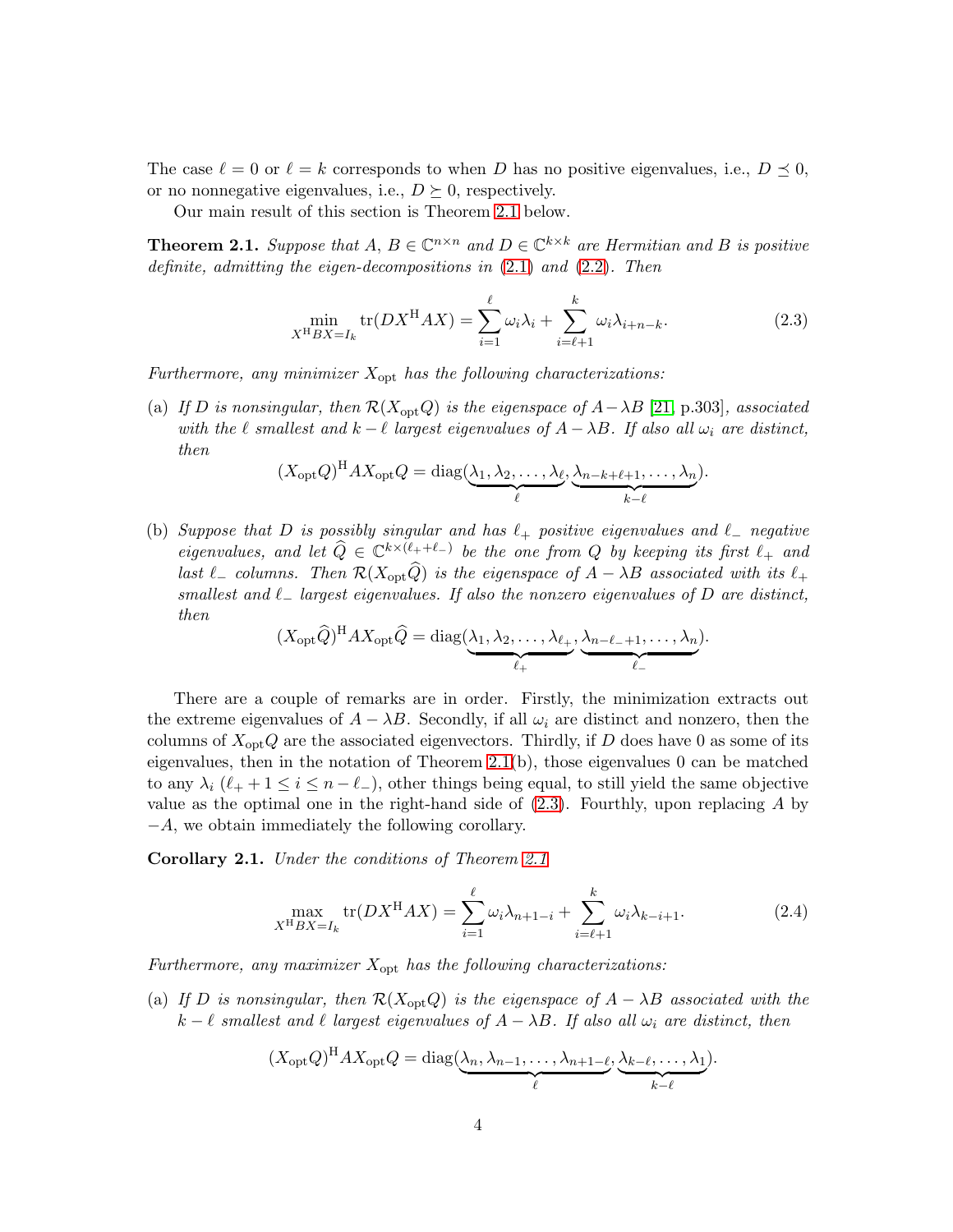(b) *Suppose that* D *is possibly singular and has* ℓ<sup>+</sup> *positive eigenvalues and* ℓ<sup>−</sup> *negative eigenvalues, and let*  $\widehat{Q} \in \mathbb{C}^{k \times (\ell_++\ell_-)}$  *be the one from*  $Q$  *by keeping its first*  $\ell_-$  *and last*  $\ell_+$  *columns. Then*  $\mathcal{R}(X_{\text{opt}}\hat{Q})$  *is the eigenspace of*  $A - \lambda B$  *associated with its*  $\ell_$ *smallest and*  $\ell_+$  *largest eigenvalues. If also the nonzero eigenvalues of*  $D$  *are distinct, then*

$$
(X_{\rm opt}\widehat{Q})^{\rm H}AX_{\rm opt}\widehat{Q}={\rm diag}(\underbrace{\lambda_n,\lambda_{n-1},\ldots,\lambda_{n+1-\ell}}_{\ell_+},\underbrace{\lambda_{\ell_-},\ldots,\lambda_1}_{\ell_-}).
$$

The proof of Theorem [2.1](#page-3-0) occupies a few pages and is deferred to section [4.](#page-8-0)

### <span id="page-4-0"></span>3 Genuinely Indefinite B

Throughout this section and section [5,](#page-13-0)  $A - \lambda B \in \mathbb{C}^{n \times n}$  is a positive semi-definite matrix pencil, i.e., A and B are Hermitian and there exists  $\lambda_0 \in \mathbb{R}$  such that  $A - \lambda_0 B \succeq 0$ , and  $B$  is genuinely indefinite in the sense that  $B$  has both positive and negative eigenvalues. We are interested in [\(1.7\)](#page-1-3):

$$
\inf \text{tr}(DX^{\text{H}}AX) \quad \text{subject to either } X^{\text{H}}BX = I_k \text{ or } X^{\text{H}}BX = -I_k. \tag{1.7}
$$

After presenting our main results for it, we will discuss the more generally constraint  $X^{H}BX = J_k$ , where  $J_k$  is as given in [\(1.5\)](#page-1-5).

Before we investigate [\(1.7\)](#page-1-3), we review some of the related concepts and results about a positive semi-definite matrix pencil  $A-\lambda B$  [\[17\]](#page-20-7). Let the integer triplet  $(n_+, n_0, n_-)$  be the *inertia* of B, meaning B has  $n_+$  positive,  $n_0$  0, and  $n_-$  negative eigenvalues, respectively. Necessarily

$$
r := \text{rank}(B) = n_+ + n_-. \tag{3.1}
$$

We say  $\mu \neq \infty$  is a *finite eigenvalue* of  $A - \lambda B$  if

$$
rank(A - \mu B) < \max_{\lambda \in \mathbb{C}} rank(A - \lambda B), \tag{3.2}
$$

and  $x \in \mathbb{C}^n$  is a corresponding *eigenvector* if  $0 \neq x \notin \mathcal{N}(A) \cap \mathcal{N}(B)$  satisfies

$$
Ax = \mu Bx,\tag{3.3}
$$

or equivalently,  $0 \neq x \in \mathcal{N}(A - \mu B) \setminus (\mathcal{N}(A) \cap \mathcal{N}(B))$ . It is known [\[17\]](#page-20-7) that *a positive*  $semi-definite\ pencil\ A - \lambda B\ has\ only\ r = rank(B)\ finite\ eigenvalues\ all\ of\ which\ are\ real.$ Denote these finite eigenvalues by  $\lambda_i^{\pm}$  ordered as

$$
\lambda_{n_-}^- \le \dots \le \lambda_1^- \le \lambda_1^+ \le \dots \le \lambda_{n_+}^+.
$$
\n(3.4)

It has been proved that for all  $i, j$ 

<span id="page-4-1"></span>
$$
\lambda_i^- \le \lambda_0 \le \lambda_j^+.\tag{3.5}
$$

As in section [2,](#page-2-0) let  $D$  have its eigen-decomposition given by  $(2.2)$ :

$$
Q^{\mathrm{H}} D Q = \Omega \equiv \mathrm{diag}(\omega_1, \omega_2, \dots, \omega_k), \quad \omega_1 \geq \omega_2 \geq \dots \geq \omega_k.
$$

Our main result of the section is Theorem [3.1](#page-5-0) below.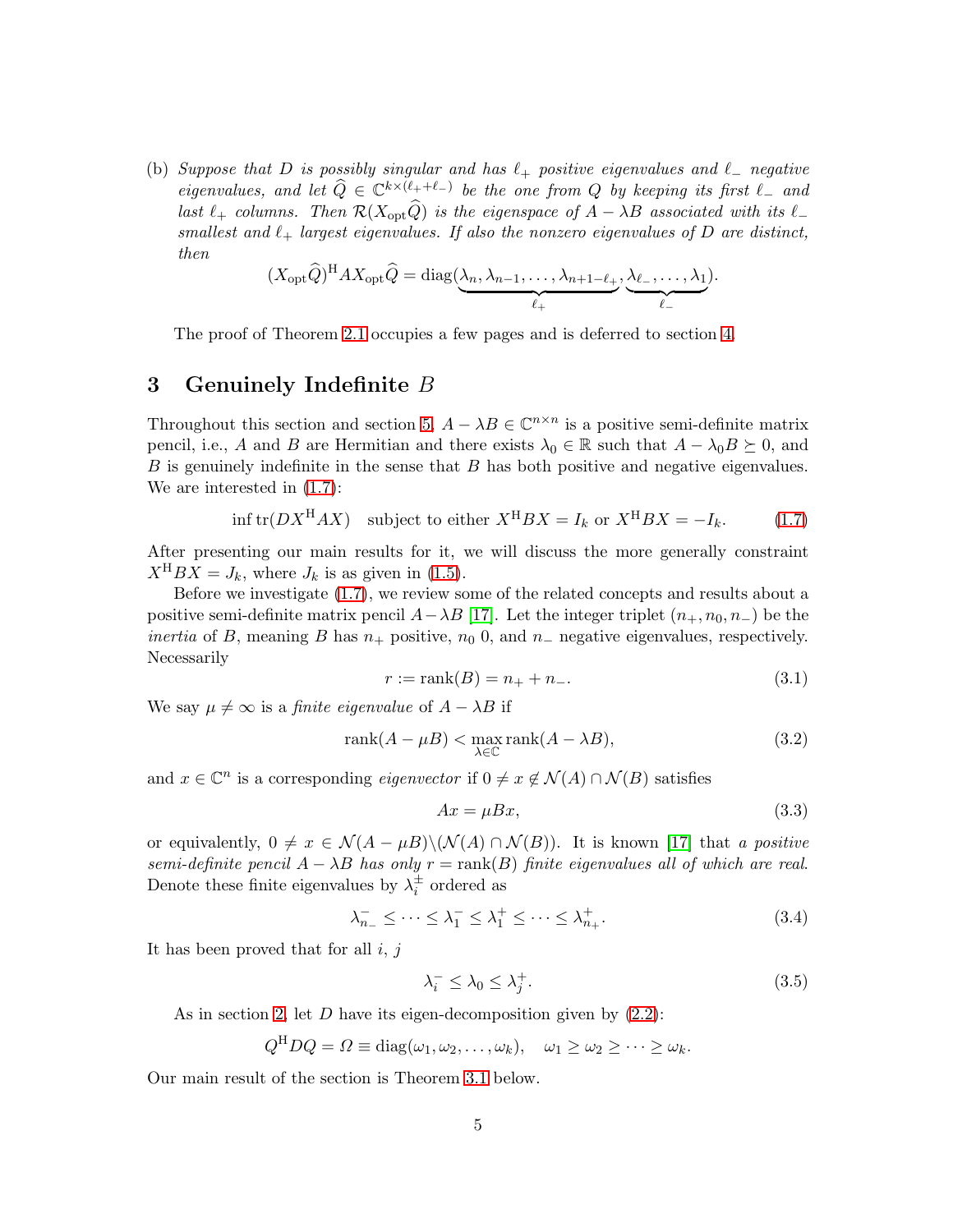<span id="page-5-0"></span>**Theorem 3.1.** *Suppose that*  $A, B \in \mathbb{C}^{n \times n}$  *and*  $D \in \mathbb{C}^{k \times k}$  *are Hermitian,*  $A \neq 0$  *and*  $B$  *is genuinely indefinite,*  $k \leq n_+$ *, and the matrix pencil*  $A - \lambda B$  *is positive semi-definite. Then* 

$$
\inf_{X^{\mathrm{H}}BX = I_k} \operatorname{tr}(DX^{\mathrm{H}}AX) > -\infty
$$

*if and only if*  $D \succeq 0$ *, in which case* 

$$
\inf_{X^{\mathrm{H}}BX = I_k} \operatorname{tr}(DX^{\mathrm{H}}AX) = \sum_{i=1}^{k} \omega_i \lambda_i^+.
$$
\n(3.6)

*The infimum can be attained, when*  $A - \lambda B$  *is diagonalizable, by* X *such that the columns of*  $XQ$  *are the eigenvectors of*  $A - \lambda B$  *associated with its eigenvalues*  $\lambda_i^+$  *for*  $1 \le i \le k$ *, respectively.*

Our proof of this theorem is rather involved and will be given in section [5.](#page-13-0) Apply Theorem [3.1](#page-5-0) to the matrix pencil  $A - (-\lambda)(-B)$ , we immediately conclude the following corollary.

<span id="page-5-1"></span>**Corollary 3.1.** *Suppose the conditions of Theorem [3.1,](#page-5-0) except now*  $k ≤ n_−$ *. Then* 

$$
\inf_{X^{\mathrm{H}}BX = -I_k} \operatorname{tr}(DX^{\mathrm{H}}AX) > -\infty
$$

*if and only if*  $D \succeq 0$ *, in which case* 

$$
\inf_{X^{\mathrm{H}}BX = -I_k} \operatorname{tr}(DX^{\mathrm{H}}AX) = -\sum_{i=1}^k \omega_i \lambda_i^-. \tag{3.7}
$$

*The infimum can be attained, when*  $A - \lambda B$  *is diagonalizable, by* X *such that the columns of*  $XQ$  *are the eigenvectors of*  $A - \lambda B$  *associated with its eigenvalues*  $\lambda_i^-$  *for*  $1 \le i \le k$ *, respectively.*

Combining Theorem [3.1](#page-5-0) and Corollary [3.1,](#page-5-1) we present a result for the more general constraint  $X^{H}BX = J_k$ , whose proof is deferred to section [5](#page-13-0) as well.

<span id="page-5-2"></span>**Corollary 3.2.** Suppose that  $A, B \in \mathbb{C}^{n \times n}$  and  $D_{\pm} \in \mathbb{C}^{k_{\pm} \times k_{\pm}}$  are Hermitian,  $A \neq 0$  and B is genuinely indefinite,  $k_{\pm} \leq n_{\pm}$ , and the matrix pencil  $A - \lambda B$  is positive semi-definite. *Let*

$$
J_k = \begin{bmatrix} I_{k+} & & \\ & -I_{k-} \end{bmatrix}, \quad D = \begin{bmatrix} k_+ & k_- \\ k_- & \\ & D_- \end{bmatrix},
$$

*and denote by*  $\omega_1^+ \geq \cdots \geq \omega_{k}^+$  $\mu_{k+}^+$  and  $\omega_1^- \geq \cdots \geq \omega_{k+}^ \bar{k}_-$  the eigenvalues of  $D_+$  and  $D_-,$ *respectively.* If  $D_{\pm} \succeq 0$ *, then* 

<span id="page-5-3"></span>
$$
\inf_{X^{\mathrm{H}}BX = J_k} \text{tr}(DX^{\mathrm{H}}AX) = \sum_{i=1}^{k_+} \omega_i^+ \lambda_i^+ - \sum_{i=1}^{k_-} \omega_i^- \lambda_i^-.
$$
 (3.8)

*The infimum can be attained when*  $A - \lambda B$  *is diagonalizable.*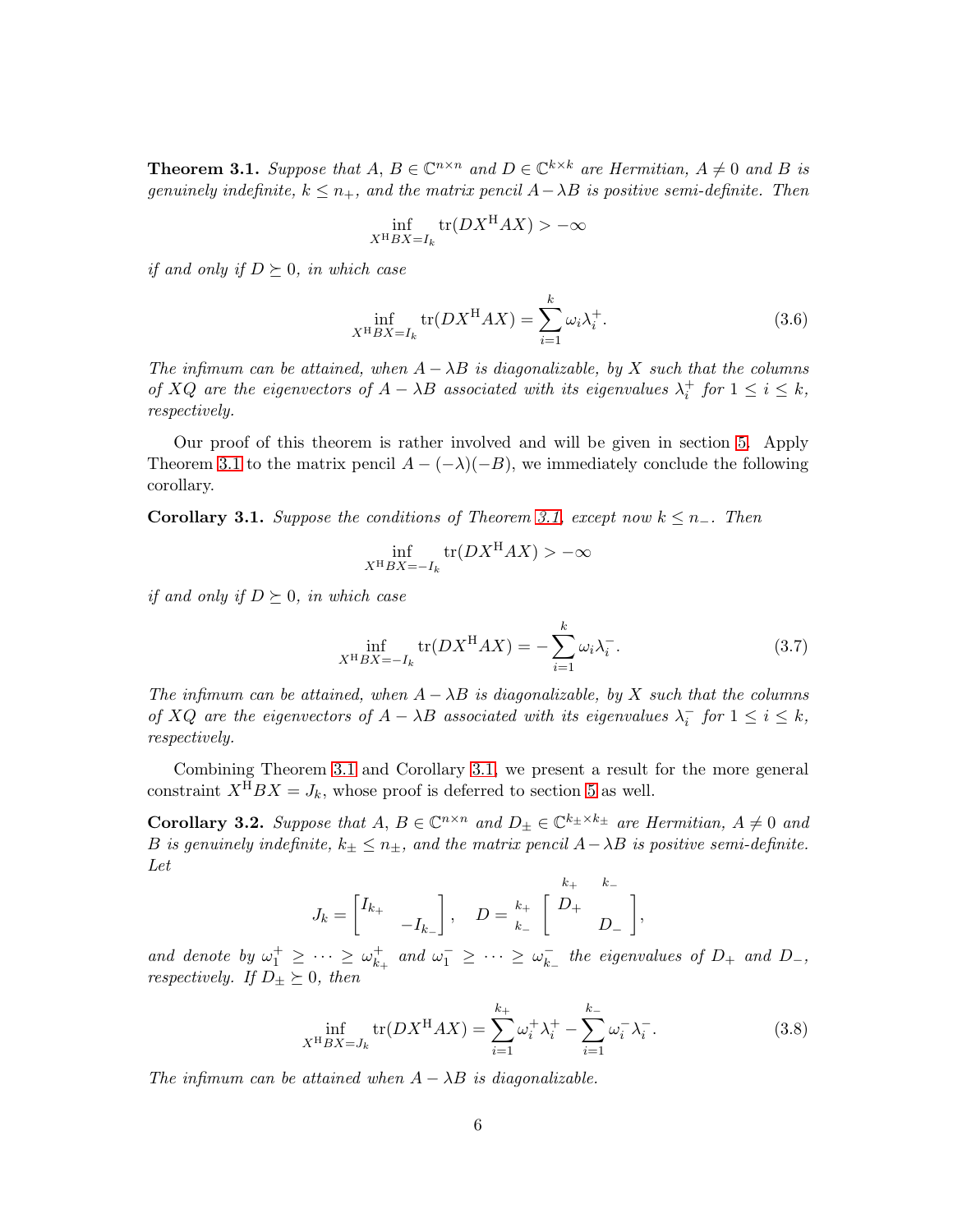One comment that we would like to emphasize about the conditions of Corollary [3.2](#page-5-2) is that matrix D has to take the same block-diagonal structure as  $J_k$ . Our next example shows that if D doesn't have the same block-diagonal structure as  $J_k$ , the infimum may not be able to be expressed simply as some sum of the products of the eigenvalues between D and  $A - \lambda B$ . The example involves a fair amount of complicated computation and can be skipped in the first reading.

Consider, given  $\mu$  and  $\delta$  such that  $0 < \delta < \frac{1}{\mu} < 1 < \mu$ ,

$$
A = \begin{bmatrix} 1 & 0 \\ 0 & \mu \end{bmatrix}, B = \begin{bmatrix} 1 & 0 \\ 0 & -1 \end{bmatrix}, J_2 = B,
$$
  

$$
\Omega = \begin{bmatrix} 1 & 0 \\ 0 & \mu \end{bmatrix} \succ 0, Q = \begin{bmatrix} \sqrt{1 - \sigma^2} & -\sigma \\ \sigma & \sqrt{1 - \sigma^2} \end{bmatrix}, D = Q^{\rm H} \Omega Q \succ 0,
$$

where  $0 \neq \sigma \in (-1, 1)$ .  $A - \lambda B$  is positive definite pencil because  $A - 0 \cdot B = A \succ 0$ . The two eigenvalues of  $A - \lambda B$  are  $\lambda_1^- = -\mu$ ,  $\lambda_1^+ = 1$ . D doesn't have the same block structure as  $J_2$ . We will show that

<span id="page-6-0"></span>
$$
\inf_{X^{\mathrm{H}}BX = J_2} \text{tr}(DX^{\mathrm{H}}AX) < \min\{1 + \delta\mu, \mu + \delta\} = 1 + \delta\mu,\tag{3.9}
$$

implying that the infimum cannot be simply expressed as any of the two possible sums of products:1 +  $\delta \mu$  and  $\mu + \delta$ , between the eigenvalues of  $A - \lambda B$  and of D.

To see  $(3.9)$ , we restrict X to those Y:

$$
Y = \begin{bmatrix} \sqrt{1+\tau^2} & \tau \\ \tau & \sqrt{1+\tau^2} \end{bmatrix}, \quad \tau \in [0, +\infty).
$$

It can be verified that  $Y^{H}BY = J_{2}$ . In order to show [\(3.9\)](#page-6-0), it suffices to show that  $f(\sigma, \tau) := \text{tr}(DY^{\text{H}}AY) < 1 + \delta\mu$  for some  $(\sigma, \tau)$ . We have

$$
f(\sigma,\tau) = \text{tr}(DY^{\text{H}}AY) = \text{tr}(Q^{\text{H}}QQY^{\text{H}}AY)
$$
  
= 
$$
\text{tr}\left(\begin{bmatrix} 1 - \sigma^2 + \delta\sigma^2 & (\delta - 1)\sigma\sqrt{1 - \sigma^2} \\ (\delta - 1)\sigma\sqrt{1 - \sigma^2} & \sigma^2 + \delta(1 - \sigma^2) \end{bmatrix} \begin{bmatrix} (1 + \tau^2) + \mu\tau^2 & (1 + \mu)\tau\sqrt{1 + \tau^2} \\ (1 + \mu)\tau\sqrt{1 + \tau^2} & \tau^2 + \mu(1 + \tau^2) \end{bmatrix}\right)
$$
  
= 
$$
(1 - \sigma^2 + \delta\sigma^2) \cdot \left[ (1 + \tau^2) + \mu\tau^2 \right] + 2 \cdot (\delta - 1)\sigma\sqrt{1 - \sigma^2} \cdot (1 + \mu)\tau\sqrt{1 + \tau^2}
$$
  
+ 
$$
[\sigma^2 + \delta(1 - \sigma^2)] \cdot [\tau^2 + \mu(1 + \tau^2)]
$$
  
= 
$$
1 + \delta\mu - \sigma^2(1 - \delta)(1 - \mu) + \tau^2(1 + \delta)(1 + \mu) + 2(\delta - 1)(1 + \mu)\tau\sigma\sqrt{1 - \sigma^2}\sqrt{1 + \tau^2}
$$
  
= 
$$
1 + \delta\mu + (1 + \delta)(1 + \mu) [\tau^2 - \gamma\nu\sigma^2 - 2\gamma\tau\sigma\sqrt{1 - \sigma^2}\sqrt{1 + \tau^2}],
$$

where for the last equality, we set  $\gamma := \frac{1-\delta}{1+\delta} \in (\frac{\mu-1}{\mu+1}, 1)$  and  $\nu := \frac{1-\mu}{1+\mu}$  $\frac{1-\mu}{1+\mu} \in (-1,0)$ . In particular,  $0 < -\nu < \gamma < 1$ . We calculate the partial derivatives:

$$
\frac{1}{2}\frac{\partial f(\sigma,\tau)}{\partial \tau} = (1+\delta)(1+\mu)\left[\tau - \gamma\left(\sqrt{1+\tau^2} + \tau\frac{\tau}{\sqrt{1+\tau^2}}\right)\sigma\sqrt{1-\sigma^2}\right]
$$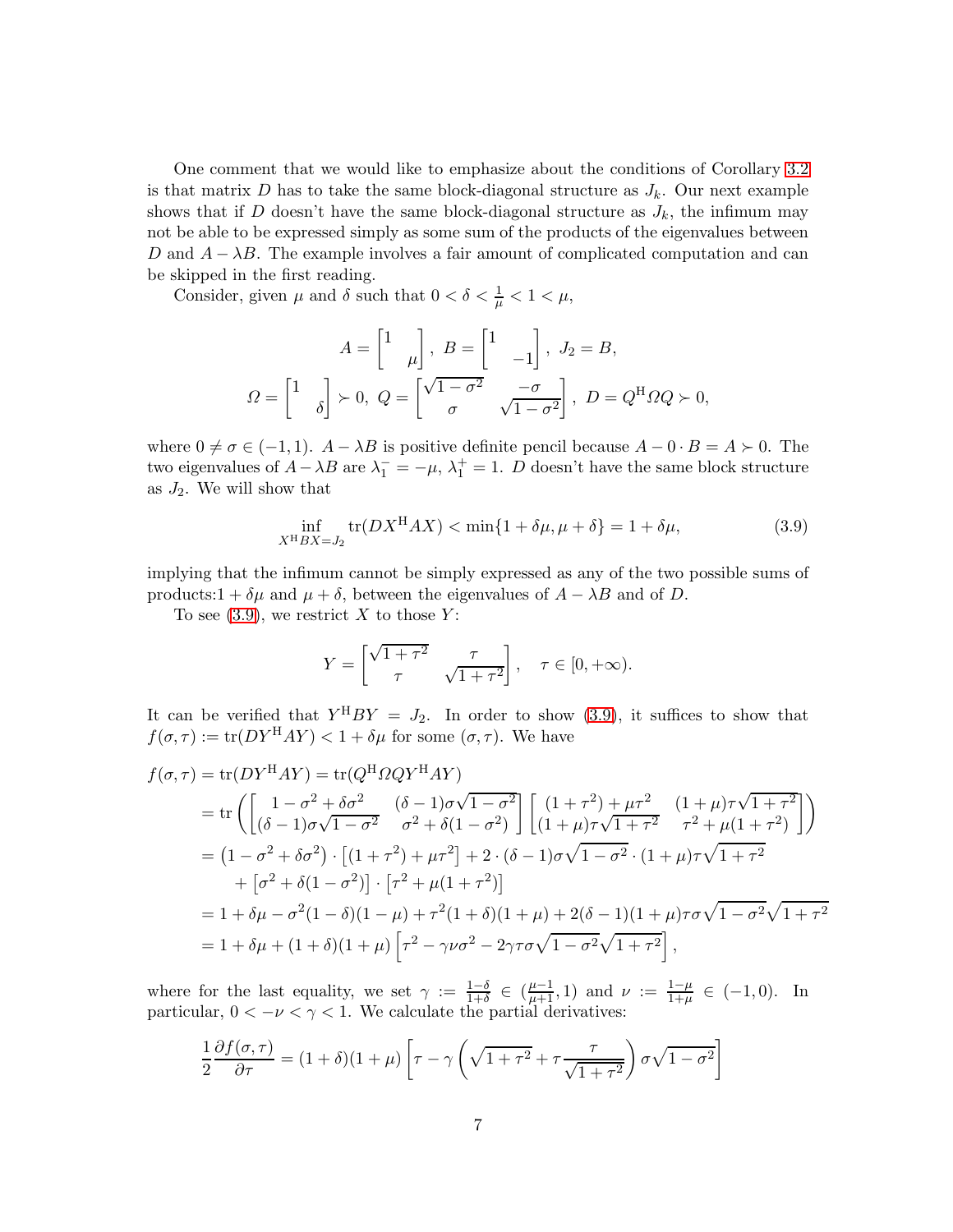$$
= (1+\delta)(1+\mu)\left[\tau-\gamma\frac{1+2\tau^2}{\sqrt{1+\tau^2}}\sigma\sqrt{1-\sigma^2}\right],
$$
  

$$
\frac{1}{2}\frac{\partial f(\sigma,\tau)}{\partial\sigma} = (1+\delta)(1+\mu)\left[-\gamma\nu\sigma-\gamma\tau\sqrt{1+\tau^2}\left(\sqrt{1-\sigma^2}+\sigma\frac{-\sigma}{\sqrt{1-\sigma^2}}\right)\right]
$$
  

$$
= -(1+\delta)(1+\mu)\gamma\left[\nu\sigma + \tau\sqrt{1+\tau^2}\frac{1-2\sigma^2}{\sqrt{1-\sigma^2}}\right].
$$

The stationary points  $(\sigma,\tau)$  of  $f$  satisfy

<span id="page-7-0"></span>
$$
\frac{1}{2}\frac{\partial f(\sigma,\tau)}{\partial \tau} = 0, \quad \frac{1}{2}\frac{\partial f(\sigma,\tau)}{\partial \sigma} = 0.
$$
\n(3.10)

It can be seen that  $\tau = 0 \iff \sigma = 0$  from the system [\(3.10\)](#page-7-0). For  $\tau \sigma \neq 0$ , (3.10) yields

$$
\frac{\tau\sqrt{1+\tau^2}}{1+2\tau^2} = \gamma\sigma\sqrt{1-\sigma^2}, \qquad \tau\sqrt{1+\tau^2} = -\frac{\nu\sigma\sqrt{1-\sigma^2}}{1-2\sigma^2},
$$

or, equivalently

<span id="page-7-1"></span>
$$
(1+2\tau^2)(1-2\sigma^2) = \frac{-\nu}{\gamma}, \qquad \frac{\tau^2(1+\tau^2)}{1+2\tau^2} = -\gamma\nu\frac{\sigma^2(1-\sigma^2)}{1-2\sigma^2}.
$$
 (3.11)

The first equation in [\(3.11\)](#page-7-1) yields

<span id="page-7-3"></span><span id="page-7-2"></span>
$$
\tau^2 = -\frac{1}{2} \left[ \frac{\nu}{\gamma (1 - 2\sigma^2)} + 1 \right],
$$
\n(3.12)

and plug it into the second equation in [\(3.11\)](#page-7-1) to get

$$
0 = \gamma \nu \sigma^2 (1 - \sigma^2) + \frac{-\gamma}{\nu} (1 - 2\sigma^2)^2 \frac{-1}{4} \left[ \frac{\nu}{\gamma (1 - 2\sigma^2)} + 1 \right] \left[ 1 - \frac{\nu}{\gamma (1 - 2\sigma^2)} \right]
$$
  
=  $\gamma \nu \sigma^2 (1 - \sigma^2) + \frac{\gamma}{4\nu} \left[ (1 - 2\sigma^2)^2 - \frac{\nu^2}{\gamma^2} \right]$   
=  $\frac{1}{4\gamma \nu} \left[ \gamma^2 - \nu^2 - 4\gamma^2 (1 - \nu^2) \sigma^2 + 4\gamma^2 (1 - \nu^2) \sigma^4 \right],$   
=  $\frac{\gamma (1 - \nu^2)}{\nu} \left[ \frac{\gamma^2 - \nu^2}{4\gamma^2 (1 - \nu^2)} - \sigma^2 + \sigma^4 \right].$  (3.13)

Since  $(-1)^2 - 4\frac{\gamma^2 - \nu^2}{4\gamma^2(1-\nu)}$  $\frac{\gamma^2-\nu^2}{4\gamma^2(1-\nu^2)}=\frac{\nu^2(1-\gamma^2)}{\gamma^2(1-\nu^2)}$  $\frac{\nu^2(1-\gamma^2)}{\gamma^2(1-\nu^2)} > 0$ , solving [\(3.13\)](#page-7-2) for  $\sigma^2$  gives

$$
\sigma^2 = \frac{1}{2} \left( 1 \pm \sqrt{1 - \frac{\gamma^2 - \nu^2}{\gamma^2 (1 - \nu^2)}} \right) = \frac{1}{2} \left( 1 \pm \sqrt{\frac{\nu^2 (1 - \gamma^2)}{\gamma^2 (1 - \nu^2)}} \right),
$$

which yields  $1 - 2\sigma^2 = \mp$ ν γ  $\sqrt{1-\gamma^2}$  $\frac{\overline{1-\gamma^2}}{1-\nu^2}$  and  $1+2\tau^2 = \pm \text{sign}(\gamma \nu) \sqrt{\frac{1-\nu^2}{1-\gamma^2}}$  $\frac{1-\nu^2}{1-\gamma^2}$  by [\(3.12\)](#page-7-3). Since  $1+2\tau^2>0$ , we conclude

$$
1 + 2\tau^{2} = \sqrt{\frac{1 - \nu^{2}}{1 - \gamma^{2}}}, \quad 1 - 2\sigma^{2} = -\frac{\nu}{\gamma}\sqrt{\frac{1 - \gamma^{2}}{1 - \nu^{2}}}.
$$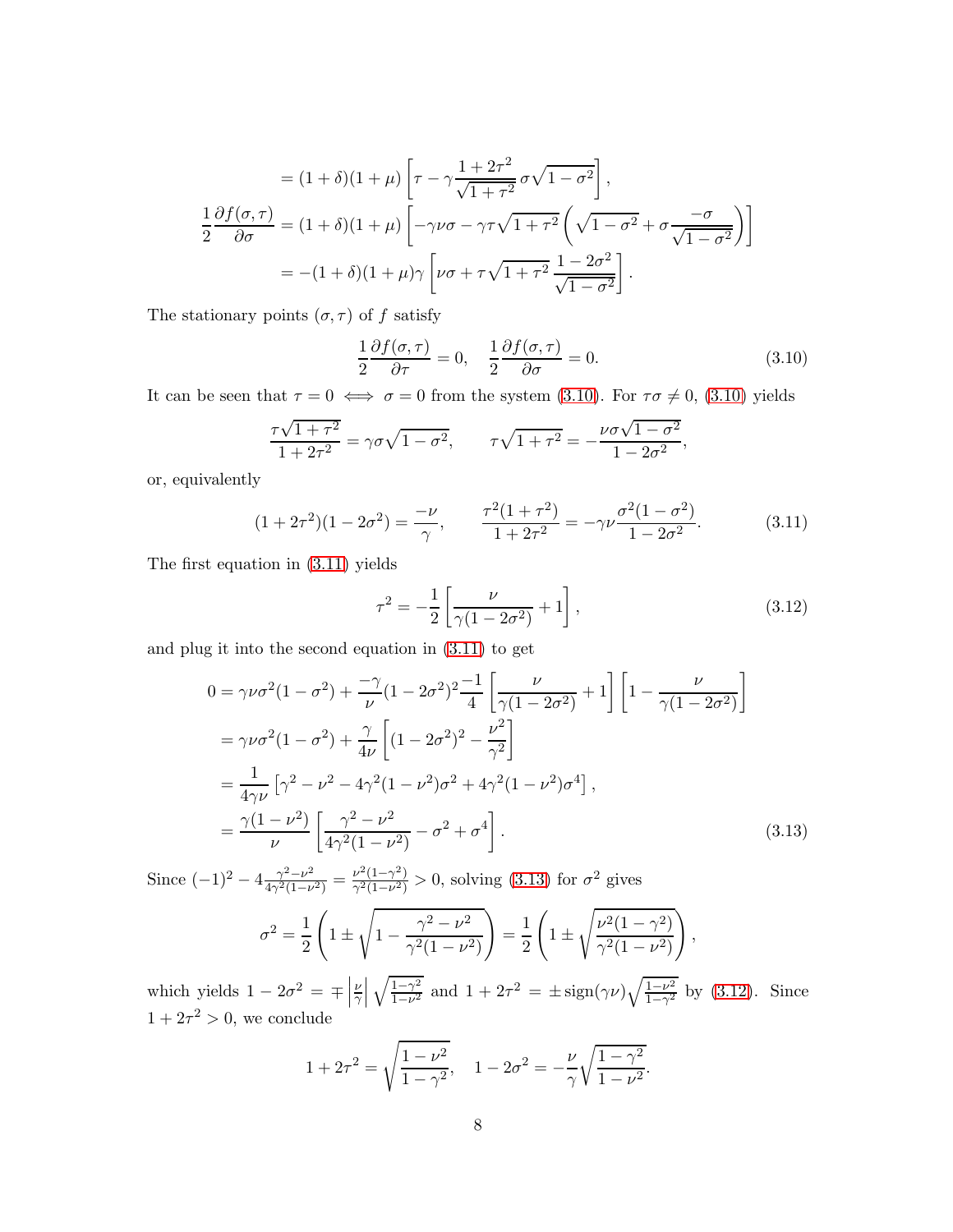Hence stationary points  $(\sigma_*, \tau_*)$  are determined by

$$
\tau_*^2 = \frac{1}{2} \left( \sqrt{\frac{1 - \nu^2}{1 - \gamma^2}} - 1 \right) > 0, \qquad \sigma_*^2 = \frac{1}{2} \left( \frac{\nu}{\gamma} \sqrt{\frac{1 - \gamma^2}{1 - \nu^2}} + 1 \right) \in (0, 1), \tag{3.14}
$$

giving two stationary points  $(\sigma_*, \tau_*)$ :

$$
\tau_* = \sqrt{\frac{1}{2} \left( \sqrt{\frac{1 - \nu^2}{1 - \gamma^2}} - 1 \right)}, \qquad \sigma_*^{\pm} = \pm \sqrt{\frac{1}{2} \left( \frac{\nu}{\gamma} \sqrt{\frac{1 - \gamma^2}{1 - \nu^2}} + 1 \right)}. \tag{3.15}
$$

The values of  $f$  at these stationary points are

$$
f(\sigma^{\pm}_{*}, \tau_{*}) = 1 + \delta \mu + \frac{1}{2} (1 + \delta)(1 + \mu) \times
$$
\n
$$
\left[ \nu \gamma - 1 + \sqrt{\frac{1 - \nu^{2}}{1 - \gamma^{2}}} - \nu^{2} \sqrt{\frac{1 - \gamma^{2}}{1 - \nu^{2}}} \mp \gamma \sqrt{\left( 1 - \frac{\nu^{2}}{\gamma^{2}} \frac{1 - \gamma^{2}}{1 - \nu^{2}} \right) \left( 1 - \frac{1 - \nu^{2}}{1 - \gamma^{2}} \right)} \right]
$$
\n
$$
= 1 + \delta \mu + \frac{1}{2} (1 + \delta)(1 + \mu) \times
$$
\n
$$
\left[ \nu \gamma - 1 + \sqrt{\frac{1 - \nu^{2}}{1 - \gamma^{2}}} - \nu^{2} \sqrt{\frac{1 - \gamma^{2}}{1 - \nu^{2}}} \mp \sqrt{\frac{(\nu^{2} - \gamma^{2})^{2}}{(1 - \nu^{2})(1 - \gamma^{2})}} \right]
$$
\n
$$
\left( \text{let } \eta = \sqrt{\frac{1 - \gamma^{2}}{1 - \nu^{2}}} \right)
$$
\n
$$
= 1 + \delta \mu + \frac{1}{2} (1 + \delta)(1 + \mu) \left[ \nu \gamma - 1 + \frac{1}{\eta} - \nu^{2} \eta \mp \frac{\nu^{2} - \gamma^{2}}{(1 - \nu^{2}) \eta} \right]
$$
\n
$$
= 1 + \delta \mu + \frac{1}{2} (1 + \delta)(1 + \mu) \left[ \nu \gamma - 1 + (1 - \nu^{2}) \eta + \frac{1 - \eta^{2}}{\eta} \mp \frac{\eta^{2} - 1}{\eta} \right]
$$
\n
$$
= 1 + \delta \mu + \frac{1}{2} (1 + \delta)(1 + \mu) \left[ \nu \gamma - 1 + \sqrt{(1 - \gamma^{2})(1 - \nu^{2})} + \frac{1 - \eta^{2}}{\eta} (1 \pm 1) \right]
$$
\n
$$
= 1 + \delta \mu + \frac{1}{2} (1 + \delta)(1 + \mu) \left[ -2 \frac{\delta + \mu - 2\sqrt{\delta \mu}}{(1 + \delta)(1 + \mu)} + \frac{1 - \eta^{2}}{\eta} (1 \pm 1) \right].
$$

It can be seen that  $f(\sigma_*^-,\tau_*) < f(0,0)$  because  $\delta + \mu - 2\sqrt{\delta\mu} = (\sqrt{\delta} - \sqrt{\mu})^2 > 0$ . This verifies [\(3.9\)](#page-6-0).

## <span id="page-8-0"></span>4 Proof of Theorem [2.1](#page-3-0)

We start with three lemmas as preparation. The first lemma is about a result from majorization [\[4,](#page-19-12) [11\]](#page-19-4). Given two sets of real numbers  $\{\alpha_i\}_{i=1}^m$  and  $\{\beta_i\}_{i=1}^m$ , we say that  $\{\beta_i\}_{i=1}^m$  *majorizes*  $\{\alpha_i\}_{i=1}^m$  if

$$
\sum_{i=1}^{j} \alpha_i^{\downarrow} \le \sum_{i=1}^{j} \beta_i^{\downarrow}, \quad \text{for } j = 1, 2, \dots, m
$$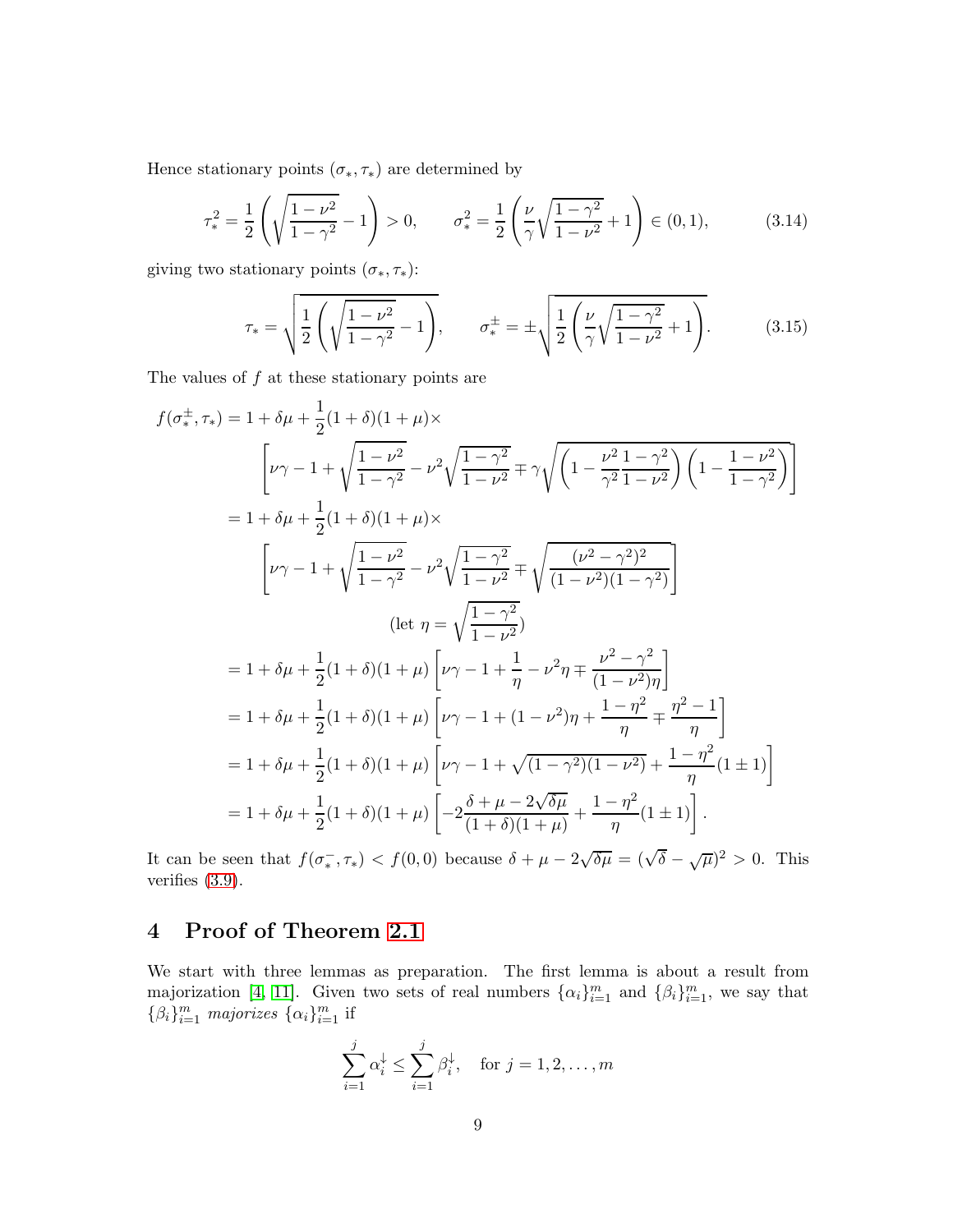with equality holds for  $j = m$ , where  $\{\alpha_i^{\downarrow}$  $\binom{k}{i}$ <sub>i<sup>m</sup></sup><sub>i</sub> is from re-ordering  $\{\alpha_i\}_{i=1}^m$  in the decreasing</sub> order, i.e.,

$$
\alpha_1^{\downarrow} \ge \alpha_2^{\downarrow} \ge \cdots \ge \alpha_m^{\downarrow}
$$

(similarly for  $\{\beta_i^{\downarrow}$  $\downarrow_{i}^{m}$   $\downarrow_{i=1}^{m}$ ). We also use notation  $\alpha_{i}^{\uparrow}$  $\int_{i}^{\uparrow}$  obtained from re-ordering  $\{\alpha_i\}_{i=1}^{m}$  as well but in the increasing order.

<span id="page-9-0"></span>**Lemma 4.1.** Let  $\gamma_1 \geq \gamma_2 \geq \cdots \geq \gamma_m$ . If  $\{\beta_i\}_{i=1}^m$  majorizes  $\{\alpha_i\}_{i=1}^m$ , then

<span id="page-9-1"></span>
$$
\sum_{i=1}^{m} \gamma_i \beta_i^{\uparrow} \le \sum_{i=1}^{m} \gamma_i \alpha_i \le \sum_{i=1}^{m} \gamma_i \beta_i^{\downarrow}.
$$
\n(4.1)

*Furthermore, if all* γ<sup>i</sup> *are distinct, then the first inequality becomes an equality if and only if*  $\alpha_i = \beta_i^{\uparrow}$  $\hat{a}^{\dagger}$  for all *i*. Similarly, if all  $\gamma_i$  are distinct, then the second inequality becomes an *equality if and only if*  $\alpha_i = \beta_i^{\downarrow}$  $\int_{i}^{4}$  *for all i.* 

The first part of the lemma is exactly the same as [\[15,](#page-19-13) Lemma 2.3], except that here it is not required that all  $\gamma_i \geq 0$ . The second part on the inequalities becoming equalities was not explicitly stated there, but it follows from the proof there straightforwardly. This lemma likely appeared elsewhere but an explicit reference is hard to find. As a corollary, we have

$$
\sum_{i=1}^{m} \gamma_i \beta_i^{\uparrow} \le \sum_{i=1}^{m} \gamma_i \beta_i \le \sum_{i=1}^{m} \gamma_i \beta_i^{\downarrow}
$$

because clearly  $\{\beta_i\}_{i=1}^m$  majorizes  $\{\beta_i\}_{i=1}^m$  itself.

*Proof of Lemma [4.1.](#page-9-0)* Without loss of generality, we may assume  $\gamma_m > 0$ ; otherwise we can always pick a scalar  $\xi$  such that  $\gamma_m + \xi \geq 0$ , and let

$$
\tilde{\gamma}_i := \gamma_i + \xi > 0 \quad \text{for } 1 \le i \le m.
$$

By assumption, we have  $\sum_{i=1}^{m} \alpha_i = \sum_{i=1}^{m} \beta_i = \sum_{i=1}^{m} \beta_i^{\dagger} = \sum_{i=1}^{m} \beta_i^{\downarrow} =: \eta$ , and thus

$$
\sum_{i=1}^m \gamma_i \beta_i^{\uparrow} = -\xi \eta + \sum_{i=1}^m \tilde{\gamma}_i \beta_i^{\uparrow}, \ \sum_{i=1}^m \gamma_i \alpha_i = -\xi \eta + \sum_{i=1}^m \tilde{\gamma}_i \alpha_i, \ \sum_{i=1}^m \gamma_i \beta_i^{\downarrow} = -\xi \eta + \sum_{i=1}^m \tilde{\gamma}_i \beta_i^{\downarrow}.
$$

It suffices to prove the lemma for  $\tilde{\gamma}_1 \geq \tilde{\gamma}_2 \geq \cdots \geq \tilde{\gamma}_m > 0$ , instead.

The argument below up to [\(4.3\)](#page-10-0) appears in the proof of [\[15,](#page-19-13) Lemma 2.3]. It is repeated here for the purpose of arguing when the equality signs in [\(4.1\)](#page-9-1) are attained. Suppose  $\gamma_1 \geq \gamma_2 \geq \cdots \geq \gamma_m > 0$  and set

$$
p_j = \sum_{i=1}^j \beta_i^{\uparrow}, \quad s_j = \sum_{i=1}^j \alpha_i, \quad t_j = \sum_{i=1}^j \beta_i^{\downarrow}, \quad p_0 = s_0 = t_0 = 0.
$$

Since  $\{\beta_i\}_{i=1}^m$  majorizes  $\{\alpha_i\}_{i=1}^m$ , we have

$$
p_j \le s_j \le t_j, \quad p_m = s_m = t_m
$$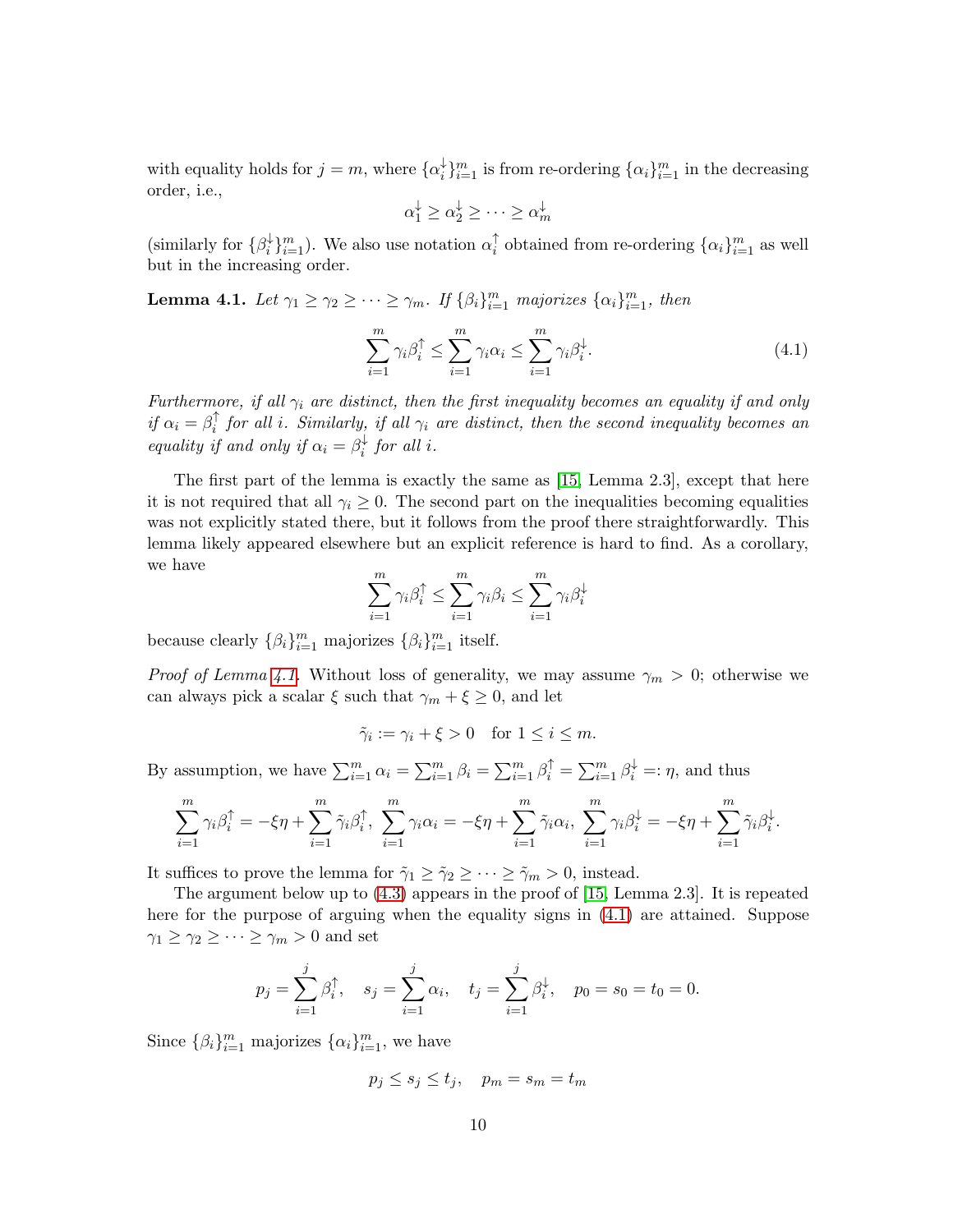and thus

<span id="page-10-0"></span>
$$
\sum_{i=1}^{m} \gamma_i \alpha_i = \sum_{i=1}^{m} (s_i - s_{i-1}) \gamma_i
$$
  
\n
$$
= \sum_{i=1}^{m} s_i \gamma_i - \sum_{i=2}^{m} s_{i-1} \gamma_i
$$
  
\n
$$
= s_m \gamma_m + \sum_{i=1}^{m-1} s_i (\gamma_i - \gamma_{i+1})
$$
  
\n
$$
\leq t_m \gamma_m + \sum_{i=1}^{m-1} t_i (\gamma_i - \gamma_{i+1})
$$
  
\n
$$
= \sum_{i=1}^{m} \gamma_i \beta_i^{\downarrow}, \qquad (4.2)
$$
  
\n
$$
\sum_{i=1}^{m} \gamma_i \alpha_i = s_m \gamma_m + \sum_{i=1}^{m-1} s_i (\gamma_i - \gamma_{i+1})
$$
  
\n
$$
\geq p_m \gamma_m + \sum_{i=1}^{m-1} p_i (\gamma_i - \gamma_{i+1})
$$
  
\n
$$
= \sum_{i=1}^{m} \gamma_i \beta_i^{\uparrow}, \qquad (4.3)
$$

as required. To figure out when any of the inequality in the lemma is an equality, we look at [\(4.2\)](#page-10-0), for an example. We notice that there is only one inequality sign during the derivation in [\(4.2\)](#page-10-0). In order for the inequality to become an equality, assuming all  $\gamma_i$  are distinct, we will have to have  $s_i = t_i$  for all i and consequently,  $\alpha_i = \beta_i^{\downarrow}$  $\overrightarrow{i}$  for all *i*.  $\Box$ 

The next two lemmas relate the diagonal entries of a Hermitian matrix with its eigenvalues.

<span id="page-10-1"></span>Lemma 4.2 ([\[4,](#page-19-12) Exercise II.1.12, p.35]). *The multiset of the diagonal entries of a Hermitian matrix is majorized by the multiset of its eigenvalues.*

Lemma 4.3. *For a Hermitian matrix, if the multiset of its diagonal entries is the same as the multiset of its eigenvalues, then it is diagonal.*

*Proof.* This lemma is probably known, but we could not find a reference to it. For completeness, we provide a quick proof. Let  $A = [a_{ij}] \in \mathbb{C}^{n \times n}$  be such a Hermitian matrix with eigenvalues  $\{\lambda_i\}_{i=1}^n$ . By the assumption,

$$
||A||_{\mathcal{F}}^{2} = \sum_{i,j=1}^{n} |a_{ij}|^{2} = \sum_{i=1}^{n} |\lambda_{i}|^{2} = \sum_{i=1}^{n} |a_{ii}|^{2},
$$

where  $||A||_F$  denotes the Frobenius norm of A. Hence  $|a_{ij}|^2 = 0$  for all  $i \neq j$ , as expected.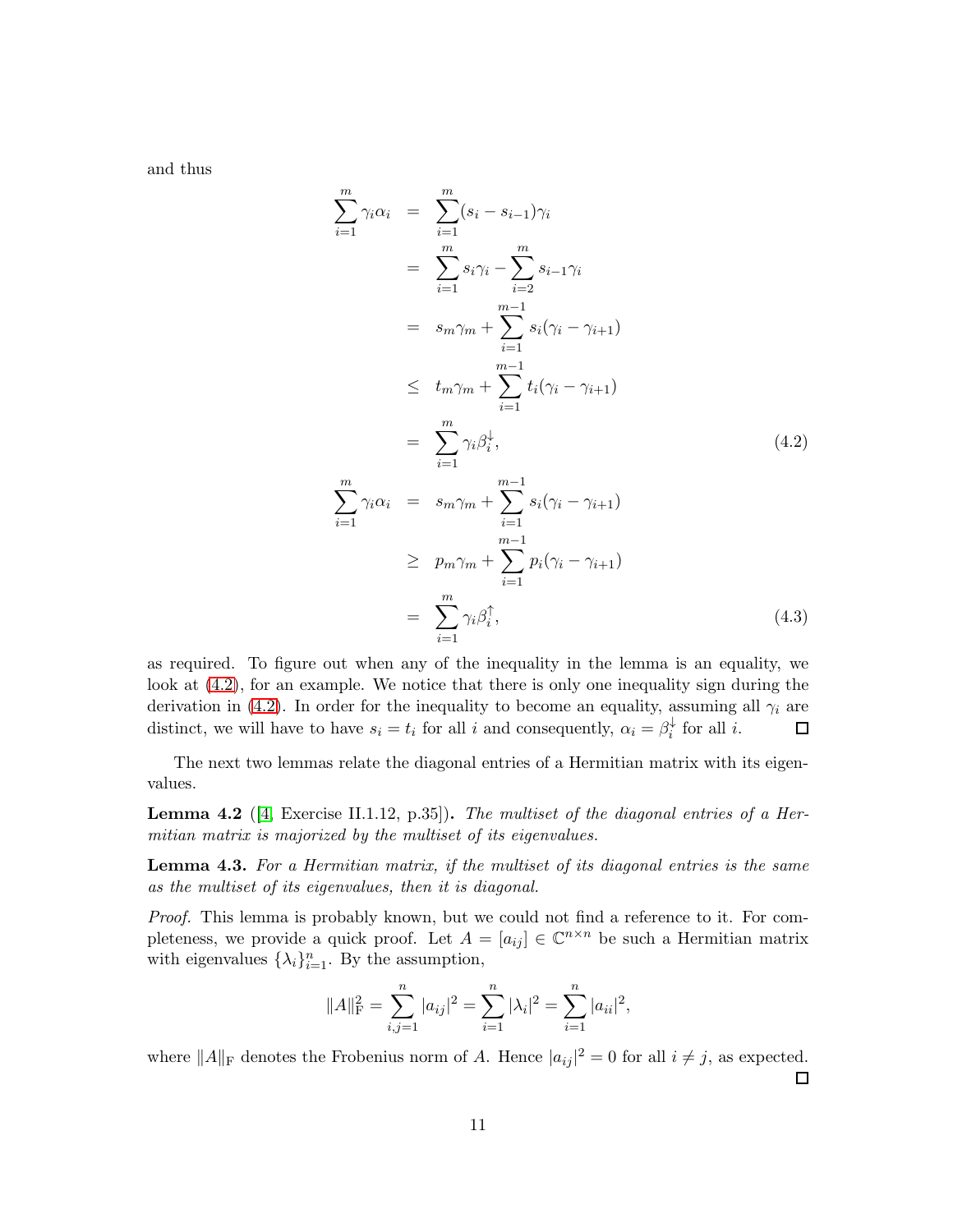Now we are ready to prove Theorem [2.1.](#page-3-0)

*Proof of Theorem [2.1.](#page-3-0)* Recall the eigen-decomposition [\(2.1\)](#page-2-1) with [\(1.2\)](#page-1-0) for  $A - \lambda B$  and the eigen-decomposition [\(2.2\)](#page-2-2) for D. Consider first that D is nonsingular, i.e., all  $\omega_i \neq 0$ .

Introducing

<span id="page-11-0"></span>
$$
Y = U^{-1}XQ \quad \Rightarrow \quad X = UYQ^{\text{H}}, \tag{4.4}
$$

we find that the left-hand side of [\(2.3\)](#page-3-1) can be transformed to

$$
\min_{X^{\mathcal{H}}BX = I_k} \text{tr}(DX^{\mathcal{H}}AX) = \min_{Y^{\mathcal{H}}Y = I_k} \text{tr}(\Omega Y^{\mathcal{H}}AY),
$$

and any minimizer of one yield a minimizer of the other according to [\(4.4\)](#page-11-0).

For any given  $Y \in \mathbb{C}^{n \times k}$  with  $Y^H Y = I_k$ , denote the eigenvalues of  $Y^H A Y$  by

$$
\mu_1 \leq \mu_2 \leq \cdots \leq \mu_k,
$$

where we suppress the dependency of  $\mu_i$  on Y for clarity. Cauchy's interlacing inequalities say that

<span id="page-11-1"></span>
$$
\lambda_{i+n-k} \ge \mu_i \ge \lambda_i \text{ for all } 1 \le i \le k. \tag{4.5}
$$

Denote the diagonal entries of  $Y^{H}AY$  by  $(Y^{H}AY)_{ii}$  for  $i = 1, 2, ..., k$ , and let  $\alpha_i$  be the reordering of  $(Y^{\mathsf{H}}AY)_{ii}$  in the increasing order, i.e.,

$$
\alpha_1 \leq \alpha_2 \leq \cdots \leq \alpha_k.
$$

Evidently,  $\{(Y^{\rm H}AY)_{ii}\}_{i=1}^k$  is majorized by  $\{\alpha_i\}_{i=1}^k$  because they are the same up to a permutation. By Lemma [4.2,](#page-10-1)  $\{\alpha_i\}_{i=1}^k$  is majorized by  $\{\mu_i\}_{i=1}^k$ . We have

$$
tr(\Omega Y^{H} \Lambda Y) = \sum_{i=1}^{k} \omega_{i} (Y^{H} \Lambda Y)_{ii} \quad \text{(use Lemma 4.1)}
$$
\n
$$
\geq \sum_{i=1}^{k} \omega_{i} \alpha_{i} \quad \text{(use Lemma 4.1)}
$$
\n
$$
\geq \sum_{i=1}^{k} \omega_{i} \mu_{i}
$$
\n
$$
= \sum_{i=1}^{\ell} \omega_{i} \mu_{i} + \sum_{i=\ell+1}^{k} \omega_{i} \mu_{i} \quad \text{(use (4.5))}
$$
\n
$$
\geq \sum_{i=1}^{\ell} \omega_{i} \lambda_{i} + \sum_{i=\ell+1}^{k} \omega_{i} \lambda_{i+n-k}, \tag{4.6}
$$

Since  $Y$  is arbitrary, we have

<span id="page-11-2"></span>
$$
\min_{Y^{\mathrm{H}}Y=I_{k}}\text{tr}(\Omega Y^{\mathrm{H}}\Lambda Y)\geq \sum_{i=1}^{\ell}\omega_{i}\lambda_{i}+\sum_{i=\ell+1}^{k}\omega_{i}\lambda_{i+n-k}.\tag{4.7}
$$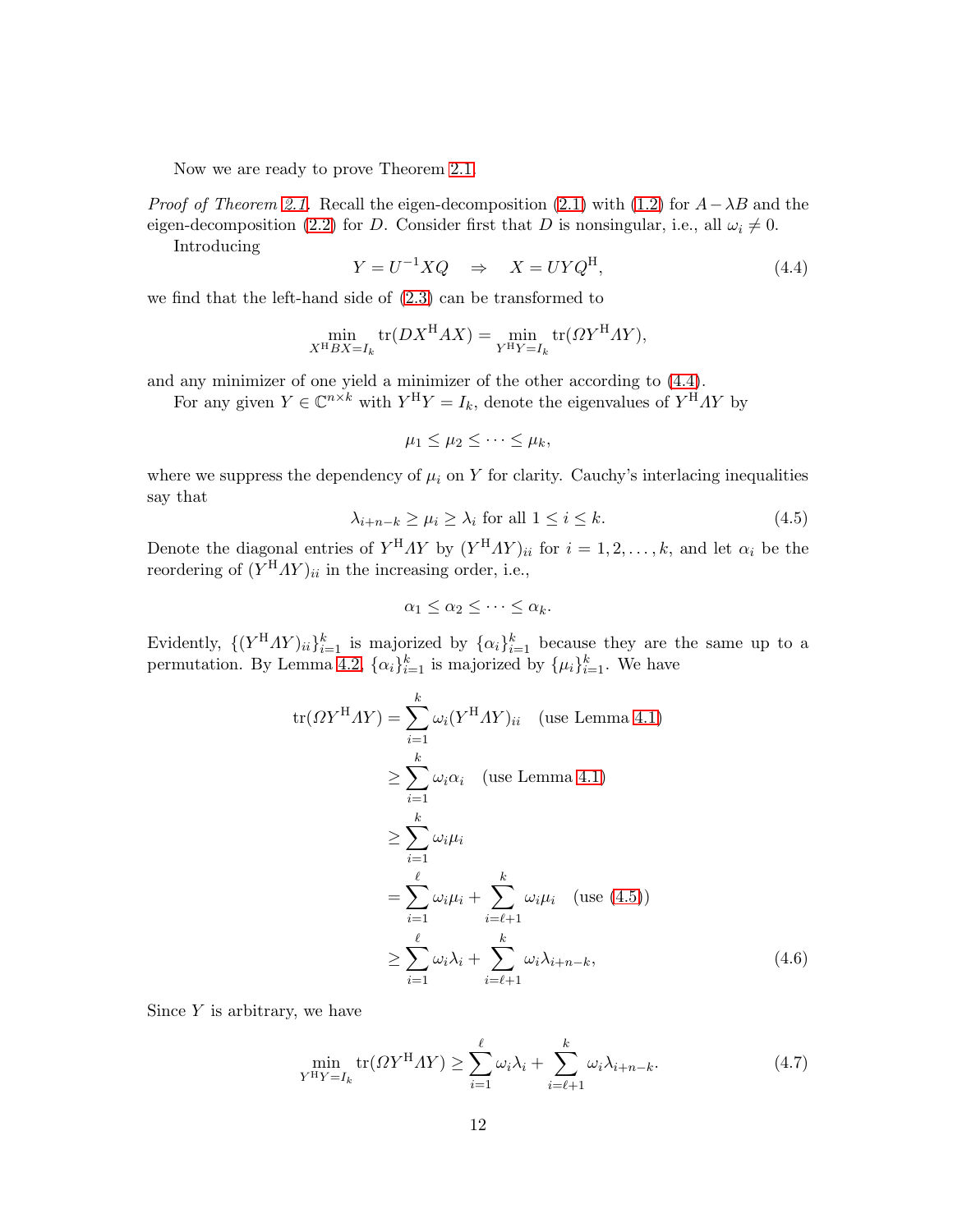It is not too hard to find a particular Y such that  $tr(\Omega Y^H A Y)$  is equal to the right-hand side of  $(4.7)$ . Therefore we have  $(2.3)$ .

Suppose now all  $\omega_i$  are distinct and  $Y_{opt}$  is a minimizer. We must have

$$
tr(\Omega Y_{opt}^{H} A Y_{opt}) = \sum_{i=1}^{k} \omega_i (Y_{opt}^{H} A Y_{opt})_{ii}
$$

$$
= \sum_{i=1}^{k} \omega_i \alpha_i
$$
(4.8)

<span id="page-12-0"></span>
$$
=\sum_{i=1}^{k}\omega_{i}\mu_{i}\tag{4.9}
$$

<span id="page-12-1"></span>
$$
= \sum_{i=1}^{\ell} \omega_i \lambda_i + \sum_{i=\ell+1}^{k} \omega_i \lambda_{i+n-k}, \qquad (4.10)
$$

where  $\alpha_1 \leq \alpha_2 \leq \cdots \leq \alpha_k$  are the reordering of  $(Y_{opt}^H A Y_{opt})_{ii}$ , and  $\mu_1 \leq \mu_2 \leq \cdots \leq \mu_k$  are the eigenvalues of  $Y_{opt}^{\rm H} A Y_{opt}$ . For the equalities in  $(4.8) - (4.10)$  $(4.8) - (4.10)$  to hold, we must have for all i

$$
(Y_{\text{opt}}^{\text{H}} \Lambda Y_{\text{opt}})_{ii} = \alpha_i = \mu_i = \lambda_i \quad \text{for } 1 \le i \le \ell,
$$
  

$$
(Y_{\text{opt}}^{\text{H}} \Lambda Y_{\text{opt}})_{ii} = \alpha_i = \mu_i = \lambda_{n-k+i} \quad \text{for } \ell + 1 \le i \le k,
$$

and  $Y_{\text{opt}}^{\text{H}} A Y_{\text{opt}} = \text{diag}(\alpha_1, \alpha_2, \dots, \alpha_k) = \text{diag}(\lambda_1, \lambda_2, \dots, \lambda_\ell, \lambda_{n-k+\ell+1}, \dots, \lambda_n)$ . Now use the relation  $(4.4)$  to conclude the proof for the case when D is nonsingular.

Return to the case when D is singular, i.e., some of its eigenvalues  $\omega_i = 0$ . Let  $\hat{Q}$  be as the one defined in item (b) and  $\widehat{Q}_\perp$  be the columns of Q not in  $\widehat{Q}$ . The eigen-decomposition  $(2.2)$  of D can be rewritten as

$$
D = [\widehat{Q}, \widehat{Q}_{\perp}] \begin{bmatrix} \widehat{\Omega} & 0 \\ 0 & 0 \end{bmatrix} [\widehat{Q}, \widehat{Q}_{\perp}]^{H},
$$

where  $\Omega = \text{diag}(\omega_1, \dots, \omega_{\ell_+}, \omega_{k-\ell_-+1}, \dots, \omega_k)$  of all nonzero eigenvalues of D. It can be verified that

<span id="page-12-2"></span>
$$
\text{tr}(DX^{\text{H}}AX) = \text{tr}(\widehat{\Omega}\widehat{Y}^{\text{H}}A\widehat{Y}),\tag{4.11}
$$

where  $\hat{Y} = X\hat{Q}$ , given X. If  $X^{\text{H}}BX = I_k$ , then  $Y^{\text{H}}BY = \hat{Q}^{\text{H}}X^{\text{H}}BX\hat{Q} = \hat{Q}^{\text{H}}\hat{Q} = I_{\ell_+ + \ell_-}$ . On the other hand, given  $\hat{Y} \in \mathbb{C}^{n \times (\ell_+ + \ell_-)}$  such that  $Y^HBY = I_{\ell_+ + \ell_-}$ , we can expand it to  $Y = [\hat{Y}, \hat{Y}_c] \in \mathbb{C}^{n \times k}$  such that  $Y^HBY = I_k$  and then let  $X = Y[\hat{Q}, \hat{Q}_\perp]^H$  for which it can be seen that [\(4.11\)](#page-12-2) holds. This proves

<span id="page-12-3"></span>
$$
\min_{X^{\mathrm{H}}BX = I_k} \text{tr}(DX^{\mathrm{H}}AX) = \min_{\widehat{Y}^{\mathrm{H}}B\widehat{Y} = I_{\ell_+ + \ell_-}} \text{tr}(\widehat{\Omega}\widehat{Y}^{\mathrm{H}}A\widehat{Y}),\tag{4.12}
$$

and a maximizer for one leads to the maximizer for the other. The right-hand side of  $(4.12)$  is a minimization problem belonging to the case of nonsingular D that we just dealt with.  $\Box$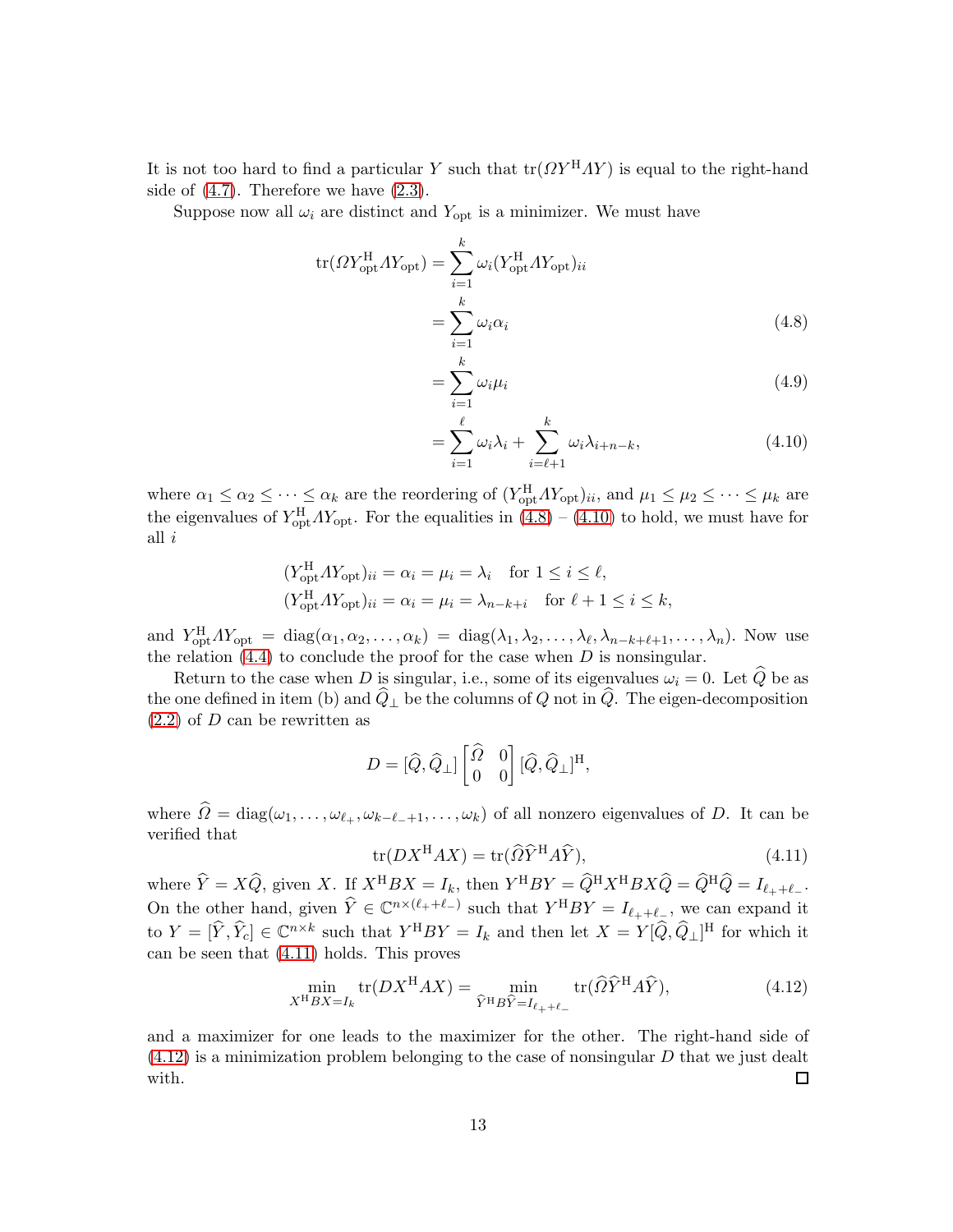## <span id="page-13-0"></span>5 Proof of Theorem [3.1](#page-5-0)

In preparing for the proof of Theorem [3.1,](#page-5-0) we may assume, without loss of generality, that  $A \succeq 0$ ; Otherwise, noticing

<span id="page-13-5"></span><span id="page-13-4"></span>
$$
\operatorname{tr}(DX^{\mathrm{H}}AX) = \operatorname{tr}(DX^{\mathrm{H}}(A - \lambda_0 B)X) + \lambda_0 \operatorname{tr}(D), \tag{5.1}
$$

we may consider  $tr(DX^H(A - \lambda_0 B)X)$ , instead.

In what follows, suppose that  $A \succeq 0$ .

By [\[17,](#page-20-7) Lemma 3.8],  $A - \lambda B$  admits an eigen-decomposition as follows. There exists a nonsingular matrix  $U \in \mathbb{C}^{n \times n}$  such that

U <sup>H</sup>AU = n+−m0 n−−m0 2m0 n0 <sup>n</sup>+−m<sup>0</sup> Λ<sup>+</sup> <sup>n</sup>−−m<sup>0</sup> −Λ<sup>−</sup> <sup>2</sup>m<sup>0</sup> Λ<sup>b</sup> <sup>n</sup><sup>0</sup> Λ<sup>∞</sup> =: r n0 <sup>r</sup> Λ<sup>r</sup> <sup>n</sup><sup>0</sup> Λ<sup>∞</sup> =: Λ 0, (5.2a) U <sup>H</sup>BU = n+−m0 n−−m0 2m0 n0 <sup>n</sup>+−m<sup>0</sup> In+−m<sup>0</sup> <sup>n</sup>−−m<sup>0</sup> −In−−m<sup>0</sup> <sup>2</sup>m<sup>0</sup> J<sup>b</sup> n<sup>0</sup> 0 =: r n0 <sup>r</sup> J<sup>r</sup> <sup>n</sup><sup>0</sup> J<sup>∞</sup> =: Jn, (5.2b)

where  $0 \leq m_0 \leq \min\{n_+, n_-\}$ , and<sup>[2](#page-13-1)</sup>

$$
U = \begin{bmatrix} n_{+} - m_{0} & n_{-} - m_{0} & 2m_{0} & n_{0} \\ U_{+} & U_{-} & U_{b} & U_{\infty} \end{bmatrix} =: \begin{bmatrix} r & n_{0} \\ U_{r} & U_{\infty} \end{bmatrix}, \tag{5.2c}
$$

$$
\Lambda_{+} = \text{diag}(\lambda_{m_{0}+1}^{+}, \dots, \lambda_{n_{+}}^{+}), \quad \Lambda_{-} = \text{diag}(\lambda_{n_{-}}^{-}, \dots, \lambda_{m_{0}+1}^{-}), \tag{5.2d}
$$

<span id="page-13-6"></span><span id="page-13-3"></span><span id="page-13-2"></span>
$$
\Lambda_0 = \begin{bmatrix} 0 & 0 \\ 0 & 1 \end{bmatrix}, \quad F_2 = \begin{bmatrix} 0 & 1 \\ 1 & 0 \end{bmatrix}, \tag{5.2e}
$$

$$
J_{\mathbf{b}} = \operatorname{diag}(\underbrace{F_2, \dots, F_2}_{m_0}), \quad \Lambda_{\mathbf{b}} = \operatorname{diag}(\underbrace{\Lambda_0, \dots, \Lambda_0}_{m_0}), \quad \Lambda_{\infty} \succeq 0. \tag{5.2f}
$$

Both  $\Lambda$  in [\(5.2a\)](#page-13-2) and  $J_n$  in [\(5.2b\)](#page-13-3) are diagonal if  $m_0 = 0$ , i.e., in the absence of blocks  $\Lambda_{\rm b}$ ,  $J<sub>b</sub>$ , and  $U<sub>b</sub>$ . For the case, we say that  $A - \lambda B$  is *diagonalizable*. It can be seen from [\(5.2\)](#page-13-4) that the finite eigenvalues of  $A - \lambda B$  are given by

$$
\lambda_{n_-}^- \leq \cdots \leq \lambda_{m_0+1}^- \leq \underbrace{0 = \cdots = 0}_{m_0} = \underbrace{0 = \cdots = 0}_{m_0} \leq \lambda_{m_0+1}^+ \leq \cdots \leq \lambda_{n_+}^+,
$$

which, compared to [\(3.5\)](#page-4-1), implies  $\lambda_{m_0}^- = \cdots = \lambda_1^- = 0 = \lambda_1^+ = \cdots = \lambda_{m_0}^+$ , and they come from  $\varLambda_{\rm b}-\lambda J_{\rm b}.$ 

<span id="page-13-1"></span><sup>2</sup>Recall the simplification due to [\(5.1\)](#page-13-5). In general,  $\Lambda_0$  in [\(5.2e\)](#page-13-6) takes the form  $\begin{bmatrix} 0 & \lambda_0 \\ 1 & 1 \end{bmatrix}$  $\lambda_0$  1 , and thus  $\lambda_{m_0}^- = \cdots = \lambda_1^- = \lambda_0 = \lambda_1^+ = \cdots = \lambda_{m_0}^+$ .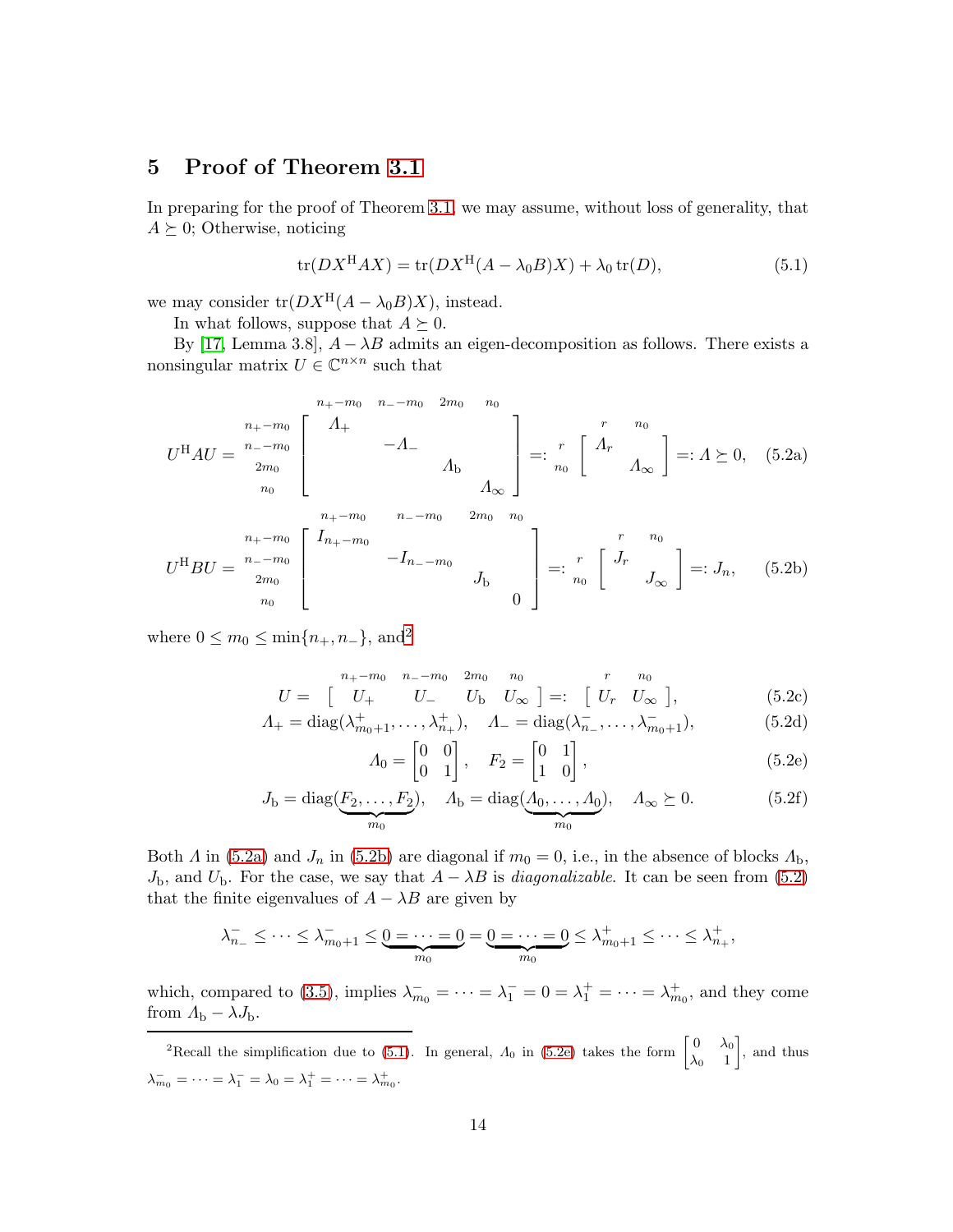Letting  $Y = U^{-1}XQ$ , we can transform [\(1.7\)](#page-1-3) for the case  $X^{H}BX = I_k$  into

<span id="page-14-4"></span>
$$
\inf_{X^{\mathrm{H}}BX = I_k} \operatorname{tr}(DX^{\mathrm{H}}AX) = \inf_{Y^{\mathrm{H}}J_nY = I_k} \operatorname{tr}(\Omega Y^{\mathrm{H}}AY),\tag{5.3}
$$

where  $k \leq n_{+}$ . The next two lemmas will be needed in our later proof.

<span id="page-14-0"></span>**Lemma 5.1** ([\[23,](#page-20-11) Corollary 5.12]). *Let*  $J_n = \text{diag}(I_{n_+}, -I_{n_-})$  *and*  $n = n_+ + n_-$ *. Any* vector set  $u_1, \ldots, u_k$  satisfying  $u_i^H J_n u_j = \pm \delta_{ij}$  for  $i, j = 1, \ldots, k$  can be complemented to *a* basis  $\{u_1, \ldots, u_n\}$  of  $\mathbb{C}^n$  satisfying  $u_i^H J_n u_j = \pm \delta_{ij}$  for  $i, j = 1, \ldots, n$ , where  $\delta_{ij}$  is the *Kronecker delta which is* 1 *for* i = j *and* 0 *otherwise, and the numbers of* 1 *and* −1 *among*  $u_i^H J_n u_i$  for  $1 \leq i \leq n$  are  $n_+$  and  $n_-$ , respectively.

<span id="page-14-1"></span>**Lemma 5.2** ([\[23,](#page-20-11) Example 6.3]). *Let*  $J_n = \text{diag}(I_{n_+}, -I_{n_-})$ . A matrix X satisfies  $X^H J_n X =$ J<sup>n</sup> *if and only if it is of the form*

<span id="page-14-2"></span>
$$
X = \begin{bmatrix} (I_{n_+} + WW^{\rm H})^{1/2} & W \\ W^{\rm H} & (I_{n_-} + W^{\rm H}W)^{1/2} \end{bmatrix} \begin{bmatrix} V_+ & \\ & V_- \end{bmatrix},
$$
(5.4)

*where*  $V_+ \in \mathbb{C}^{n_+ \times n_+}$  *and*  $V_- \in \mathbb{C}^{n_- \times n_-}$  *are unitary, and*  $W \in \mathbb{C}^{n_+ \times n_-}$ *.* 

Lemma [5.1](#page-14-0) can also be found in many classical monographs, e.g., [\[19,](#page-20-12) [10\]](#page-19-14), and Lemma [5.2](#page-14-1) can be found in [\[22,](#page-20-13) [14\]](#page-19-5), where [\(5.4\)](#page-14-2) is called a (hyperbolic) *polar decomposition* of X. Now we are ready to present our proof.

*Proof of Theorem [3.1.](#page-5-0)* First we deal with the case when **the matrix** B is singular, i.e.,

$$
n_0 > 0 \text{ in (5.2). Partition } Y = \frac{r}{n_0} \begin{bmatrix} k \\ Y_{\infty} \\ Y_{\infty} \end{bmatrix}, \text{ and then}
$$

$$
\inf_{Y^H J_n Y = I_k} \text{tr}(\Omega Y^H \Lambda Y) = \inf_{Y_r^H J_r Y_r = I_k} \left[ \text{tr}(\Omega Y_r^H \Lambda_r Y_r) + \text{tr}(\Omega Y_{\infty}^H \Lambda_{\infty} Y_{\infty}) \right]
$$

$$
= \inf_{Y_r^H J_r Y_r = I_k} \text{tr}(\Omega Y_r^H \Lambda_r Y_r) + \inf_{Y_{\infty}} \text{tr}(\Omega Y_{\infty}^H \Lambda_{\infty} Y_{\infty}). \tag{5.5}
$$

We will examine the two terms in [\(5.5\)](#page-14-3) separately. Constraint  $Y^H J_n Y = I_k$  yields  $Y_r^{\rm H} J_r Y_r = I_k$ , leaving  $Y_\infty \in \mathbb{C}^{n_0 \times k}$  arbitrary. Restricting  $Y_\infty$  to a rank-1 matrix  $xy^{\rm H}$ , we find

<span id="page-14-3"></span>
$$
\inf_{Y_{\infty}} tr(\Omega Y_{\infty}^{\mathcal{H}} A_{\infty} Y_{\infty}) \leq \inf_{\text{rank}(Y_{\infty}) \leq 1} tr(\Omega Y_{\infty}^{\mathcal{H}} A_{\infty} Y_{\infty})
$$
\n
$$
= \inf_{y,x} tr(\Omega xy^{\mathcal{H}} A_{\infty} y x^{\mathcal{H}})
$$
\n
$$
= \inf_{y,x} (x^{\mathcal{H}} \Omega x) (y^{\mathcal{H}} A_{\infty} y).
$$

There are three cases.

1.  $\Omega \not\succeq 0$  and  $\Lambda_{\infty} \neq 0$ : we have  $\inf_{y,x}(x^{\text{H}}\Omega x)(y^{\text{H}}\Lambda_{\infty}y) = -\infty$ , which leads to that the second infimum in [\(5.5\)](#page-14-3) is  $-\infty$ .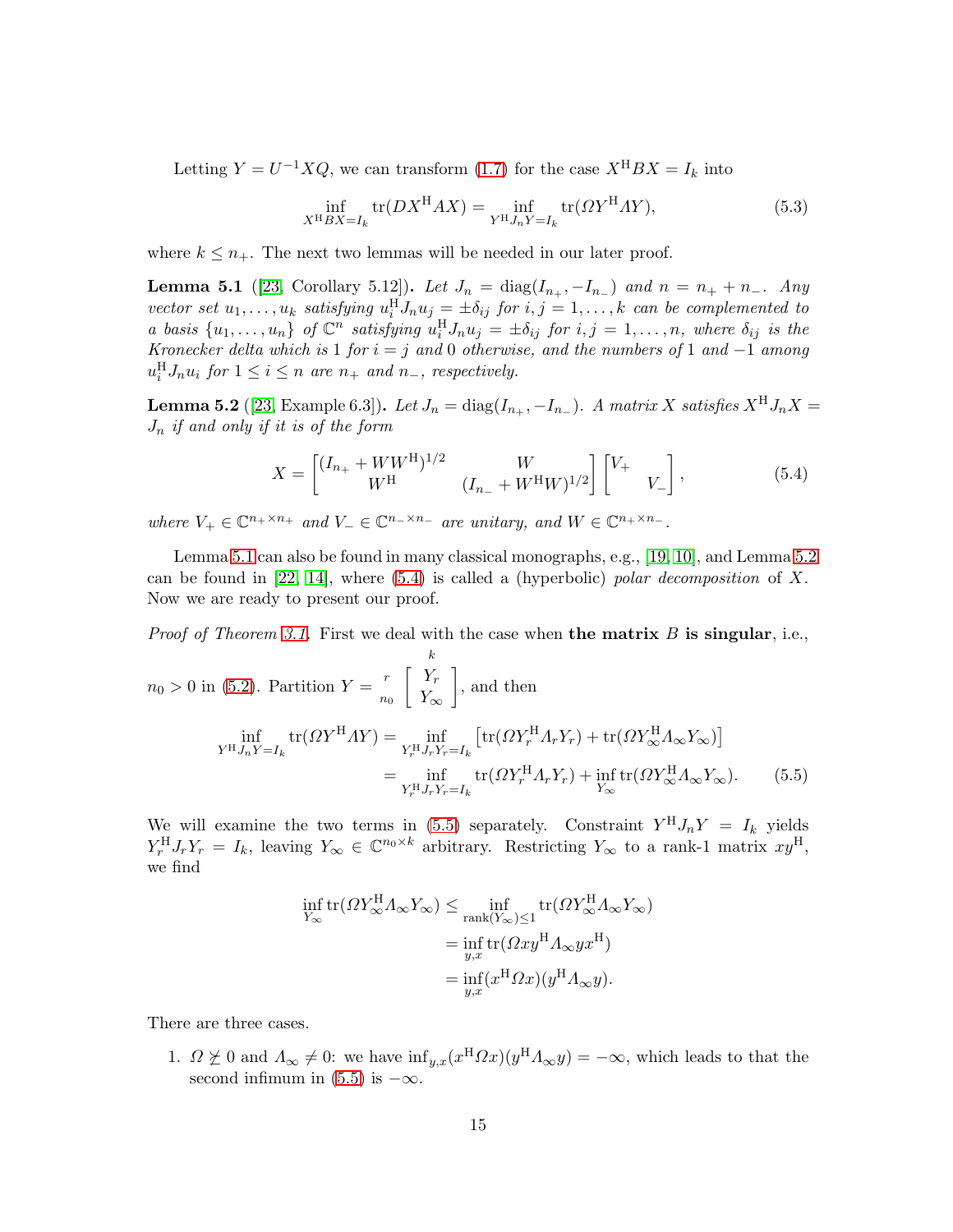- 2.  $\Omega \not\succeq 0$  and  $\Lambda_{\infty} = 0$ : we have  $Y_{\infty}^{\text{H}} \Lambda_{\infty} Y_{\infty} = 0$ , which leads to that the second infimum in  $(5.5)$  is 0. But our later proof for nonsingular B shows that for the case the first infimum in [\(5.5\)](#page-14-3) is  $-\infty$ .
- 3.  $\Omega \succeq 0$ : we have  $Y_{\infty}^{\text{H}} \Lambda_{\infty} Y_{\infty} \succeq 0$ , and  $\text{tr}(\Omega Y_{\infty}^{\text{H}} \Lambda_{\infty} Y_{\infty}) \succeq 0$  and  $\text{tr}(\Omega Y_{\infty}^{\text{H}} \Lambda_{\infty} Y_{\infty}) = 0$ for  $Y_{\infty} = 0$ , which leads to that the second infimum in [\(5.5\)](#page-14-3) is 0.

The first infimum in [\(5.5\)](#page-14-3):  $\inf_{Y_r^H J_r Y_r = I_k}$  tr $(\Omega Y_r^H \Lambda_r Y_r)$ , falls into the case when **the matrix**  $B$  is nonsingular, which we are about to investigate.

Suppose now that B is nonsingular, i.e.,  $n_0 = 0$  in [\(5.2\)](#page-13-4).

Consider first that  $m_0 = 0$ , namely the pencil  $A - \lambda B$  is also diagonalizable. Then  $J_n = \text{diag}(I_{n_+}, -I_{n_-})$ . Since  $Y^H J_n Y = I_k$ , by Lemma [5.1](#page-14-0) we can complement Y to  $\widetilde{Y} = \begin{bmatrix} Y & Y_c \end{bmatrix} \in \mathbb{C}^{n \times n}$  such that  $\widetilde{Y}^H J_n \widetilde{Y} = J_n$ . By Lemma [5.2,](#page-14-1)  $\widetilde{Y}$  has a hyperbolic polar decomposition

<span id="page-15-0"></span>
$$
\widetilde{Y} = \begin{bmatrix} (I_{n_+} + \widetilde{\Sigma} \widetilde{\Sigma}^{\mathrm{H}})^{1/2} & \widetilde{\Sigma} \\ \widetilde{\Sigma}^{\mathrm{H}} & (I_{n_-} + \widetilde{\Sigma}^{\mathrm{H}} \widetilde{\Sigma})^{1/2} \end{bmatrix} \begin{bmatrix} \widetilde{V}_+ & \\ & \widetilde{V}_- \end{bmatrix},
$$
(5.6)

where  $\widetilde{V}_+ \in \mathbb{C}^{n_+ \times n_+}$  and  $\widetilde{V}_- \in \mathbb{C}^{n_- \times n_-}$  are unitary, and  $\widetilde{\Sigma} \in \mathbb{C}^{n_+ \times n_-}$ . Let  $\widetilde{\Sigma} = W_+ \Sigma W_-^{\text{H}}$ be the singular value decomposition of  $\widetilde{\Sigma}$ , where

$$
\Sigma = \begin{bmatrix} \Sigma_0 \\ 0 \end{bmatrix}
$$
 if  $n_+ \ge n_-,$  or  $\Sigma = \begin{bmatrix} 0 & \Sigma_0 \end{bmatrix}$  if  $n_+ < n_-$ .

Hence plug  $\widetilde{\Sigma} = W_+ \Sigma W_-^{\rm H}$  into [\(5.6\)](#page-15-0) to turn  $\widetilde{Y} = W S V^{\rm H}$ , where

<span id="page-15-1"></span>
$$
W = \begin{bmatrix} n_+ & n_- \\ n_- & \end{bmatrix}, \quad V = \begin{bmatrix} n_+ & n_- \\ n_- & \end{bmatrix} := \begin{bmatrix} n_+ & n_- \\ N_- & \end{bmatrix} \begin{bmatrix} n_+ & n_- \\ \tilde{V}_+^{\rm H} W_+ & \tilde{V}_-^{\rm H} W_- \end{bmatrix}, \quad (5.7a)
$$

and

$$
S = \begin{bmatrix} (I_{n_+} + \Sigma \Sigma^{\mathrm{H}})^{1/2} & \Sigma \\ \Sigma^{\mathrm{H}} & (I_{n_-} + \Sigma^{\mathrm{H}} \Sigma)^{1/2} \end{bmatrix}
$$
  
= 
$$
\begin{bmatrix} (I + \Sigma_0^2)^{1/2} & 0 & \Sigma_0 \\ 0 & I_{|n_+ - n_-|} & 0 \\ \Sigma_0 & 0 & (I + \Sigma_0^2)^{1/2} \end{bmatrix}.
$$
 (5.7b)

Noticing  $Y = Y I_{n;k}$  where  $I_{n;k} =$  $\lceil I_k$ 0  $\Big] \in \mathbb{C}^{n \times k}$ , we have from  $(5.3)$ 

$$
\inf_{Y^{\mathcal{H}}J_nY=I_k} \text{tr}(\varOmega Y^{\mathcal{H}}AY) = \inf_{\widetilde{Y}^{\mathcal{H}}J_n\widetilde{Y}=J_n} \text{tr}(\varOmega I_{n;k}^{\mathcal{H}}\widetilde{Y}^{\mathcal{H}}\varLambda \widetilde{Y}I_{n;k})
$$
\n
$$
= \inf_{\substack{\Sigma_0 \succeq 0 \text{ diagonal} \\ V_+,V_-,W_+,W_- \text{ unitary}}} \text{tr}(I_{n;k}\varOmega I_{n;k}^{\mathcal{H}}VSW^{\mathcal{H}}AWSV^{\mathcal{H}})
$$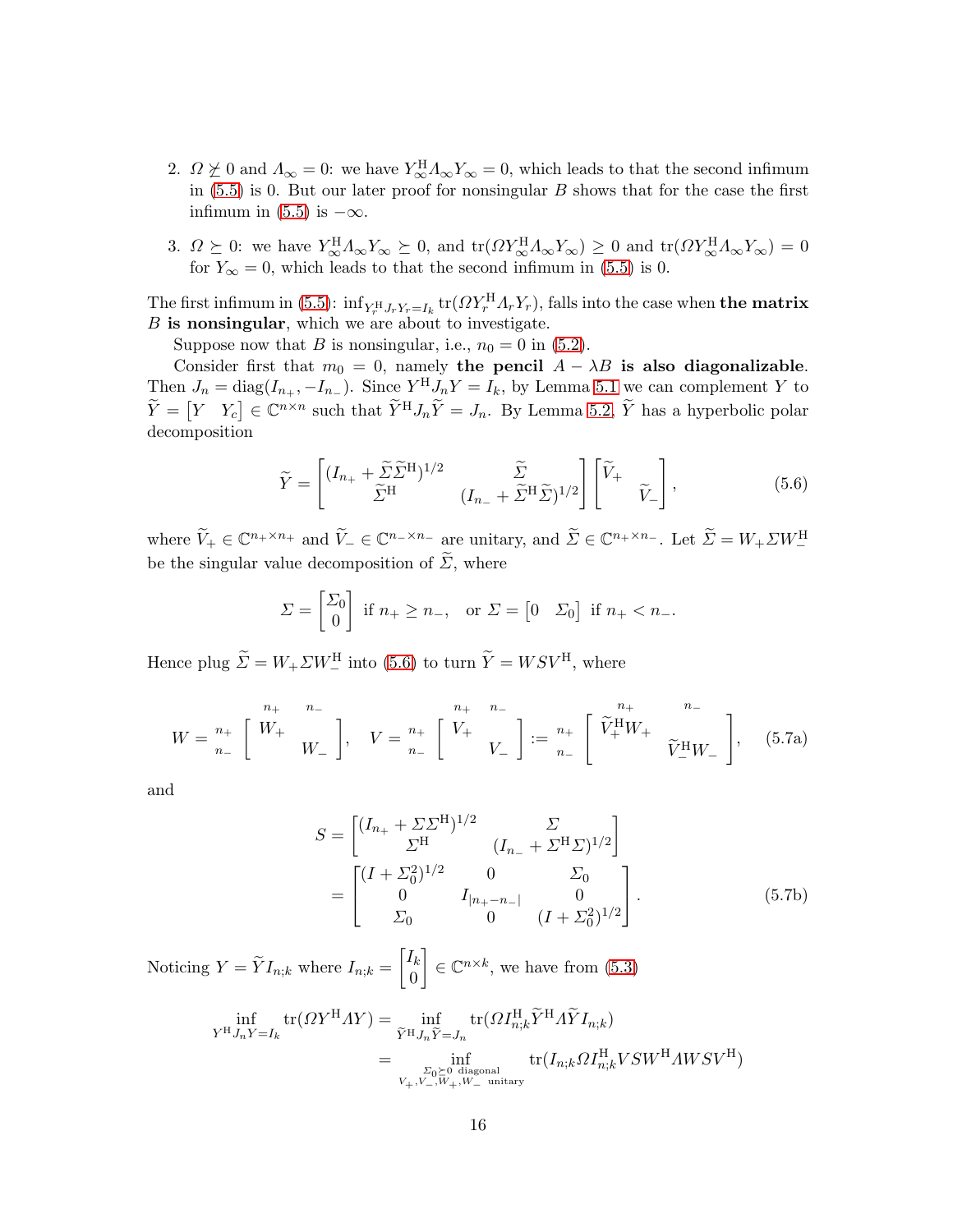<span id="page-16-0"></span>
$$
= \inf_{\substack{\Sigma_0 \succeq 0 \text{ diagonal} \\ V_+, V_-, W_+, W_- \text{ unitary}}} \text{tr}(\widetilde{\Omega}_V S \Lambda_W S), \tag{5.8}
$$

where  $\hat{Q}_V = V^H I_{n;k} \Omega I_{n;k}^H V$  and  $\Lambda_W = W^H \Lambda W$ . Use [\(5.7a\)](#page-15-1) to see

$$
\widetilde{\Omega}_V = \frac{n_+}{n_-} \left[ \begin{array}{cc} n_+ & n_- \\ \widetilde{\Omega}_+, V & 0 \end{array} \right], \ A_W = \frac{n_+}{n_-} \left[ \begin{array}{cc} n_+ & n_- \\ A_{+,W} & -A_{-,W} \end{array} \right],
$$

where  $\Omega_{+} =$  $\sqrt{ }$  $k$  n+ $-k$ k  $\left\lceil \right. \Omega$  $n_{+}-k$  0 1 ,  $\Omega_{+,V} = V_{+}^{\rm H} \Omega_{+} V_{+}$ ,  $\Lambda_{+,W} = W_{+}^{\rm H} \Lambda_{+} W_{+}$ , and  $\Lambda_{-,W} =$  $W_{-}^{\text{H}}A_{-}W_{-}$ . As a result,  $\text{tr}(\Omega_V S A_W S)$  can be given by

$$
tr(\begin{bmatrix} \widetilde{\Omega}_{+,V} & 0 \end{bmatrix} \begin{bmatrix} (I_{n_{+}} + \Sigma \Sigma^{\mathrm{H}})^{1/2} & \Sigma & 0 \\ \Sigma^{\mathrm{H}} & (I_{n_{-}} + \Sigma^{\mathrm{H}} \Sigma)^{1/2} \end{bmatrix} \begin{bmatrix} A_{+,W} & 0 \end{bmatrix} \begin{bmatrix} (I_{n_{+}} + \Sigma \Sigma^{\mathrm{H}})^{1/2} & \Sigma & 0 \\ \Sigma^{\mathrm{H}} & (I_{n_{-}} + \Sigma^{\mathrm{H}} \Sigma)^{1/2} \end{bmatrix})
$$
  
=  $tr(\begin{bmatrix} \widetilde{\Omega}_{+,V}(I_{n_{+}} + \Sigma \Sigma^{\mathrm{H}})^{1/2} & \widetilde{\Omega}_{+,V} \Sigma \\ 0 & 0 \end{bmatrix} \begin{bmatrix} A_{+,W}(I_{n_{+}} + \Sigma \Sigma^{\mathrm{H}})^{1/2} & A_{+,W} \Sigma & 0 \\ A_{-,W} \Sigma^{\mathrm{H}} & A_{-,W}(I_{n_{-}} + \Sigma^{\mathrm{H}} \Sigma)^{1/2} \end{bmatrix})$   
=  $tr(\widetilde{\Omega}_{+,V}[(I_{n_{+}} + \Sigma \Sigma^{\mathrm{H}})^{1/2}A_{+,W}(I_{n_{+}} + \Sigma \Sigma^{\mathrm{H}})^{1/2} - \Sigma A_{-,W} \Sigma^{\mathrm{H}}]).$ 

The last infimum in [\(5.8\)](#page-16-0) becomes

<span id="page-16-1"></span>
$$
\inf_{\substack{\Sigma_0 \succeq 0 \text{ diagonal} \\ V_+, V_-, W_+, W_- \text{ unitary} \\ \Sigma_0 \succeq 0 \text{ diagonal} \\ V_+, W_+, W_- \text{ unitary} }} \text{tr}(\tilde{\Omega}_V S \Lambda_W S) \n= \inf_{\substack{\Sigma_0 \succeq 0 \text{ diagonal} \\ V_+, W_+, W_- \text{ unitary} }} \text{tr}(\tilde{\Omega}_+, V[(I_{n_+} + \Sigma \Sigma^{\text{H}})^{1/2} \Lambda_{+,W}(I_{n_+} + \Sigma \Sigma^{\text{H}})^{1/2} - \Sigma \Lambda_{-,W} \Sigma^{\text{H}}]).
$$
(5.9)

This infimum is  $-\infty$  if  $\Omega \not\succeq 0$ . In fact, suppose  $\Omega_+ x_+ = \omega_k x_+$  where  $\omega_k < 0$ , and  $x_+$  is a unit eigenvector. Construct  $\hat{V}_+ = \begin{bmatrix} x_+ & V_{+,c} \end{bmatrix} \in \mathbb{C}^{n_+ \times n_+}$  that is unitary. Thus, upon restrictions  $V_+ = \hat{V}_+, W_+ = I, W_- = I, \Sigma_0 = \text{diag}(\sigma, 0, \dots, 0)$ , we have by [\(5.9\)](#page-16-1)

$$
\inf_{\substack{\Sigma_0 \succeq 0 \text{ diagonal} \\ V_+, V_-, W_+, W_- \text{ unitary}}} \text{tr}(\widetilde{\Omega}_V S \Lambda_W S) \leq \inf_{\sigma} \text{tr}(\widehat{V}_+^H \widetilde{\Omega}_+ \widehat{V}_+ [A_+ + \sigma^2(\lambda_{n_+}^+ - \lambda_{n_-}^-) e_1 e_1^H])
$$
\n
$$
= \inf_{\sigma} \sigma^2(\lambda_{n_+}^+ - \lambda_{n_-}^-) \text{tr}(\widehat{V}_+^H \widetilde{\Omega}_+ \widehat{V}_+ e_1 e_1^H) + \text{tr}(\widehat{V}_+^H \widetilde{\Omega}_+ \widehat{V}_+ A_+)
$$
\n
$$
= \inf_{\sigma} \sigma^2(\lambda_{n_+}^+ - \lambda_{n_-}^-) (e_1^H \widehat{V}_+^H \widetilde{\Omega}_+ \widehat{V}_+ e_1) + \text{tr}(\widehat{V}_+^H \widetilde{\Omega}_+ \widehat{V}_+ A_+)
$$
\n
$$
= \inf_{\sigma} \sigma^2(\lambda_{n_+}^+ - \lambda_{n_-}^-) (x_1^H \widetilde{\Omega}_+ x_+) + \text{tr}(\widehat{V}_+^H \widetilde{\Omega}_+ \widehat{V}_+ A_+)
$$
\n
$$
= \inf_{\sigma} \sigma^2(\lambda_{n_+}^+ - \lambda_{n_-}^-) \omega_k + \text{tr}(\widehat{V}_+^H \widetilde{\Omega}_+ \widehat{V}_+ A_+)
$$
\n
$$
= -\infty,
$$

as long as  $\Lambda_+ \neq 0$  or  $\Lambda_- \neq 0$ , which is equivalent to  $A \neq 0$ , where  $e_1$  is the first column of the identity matrix.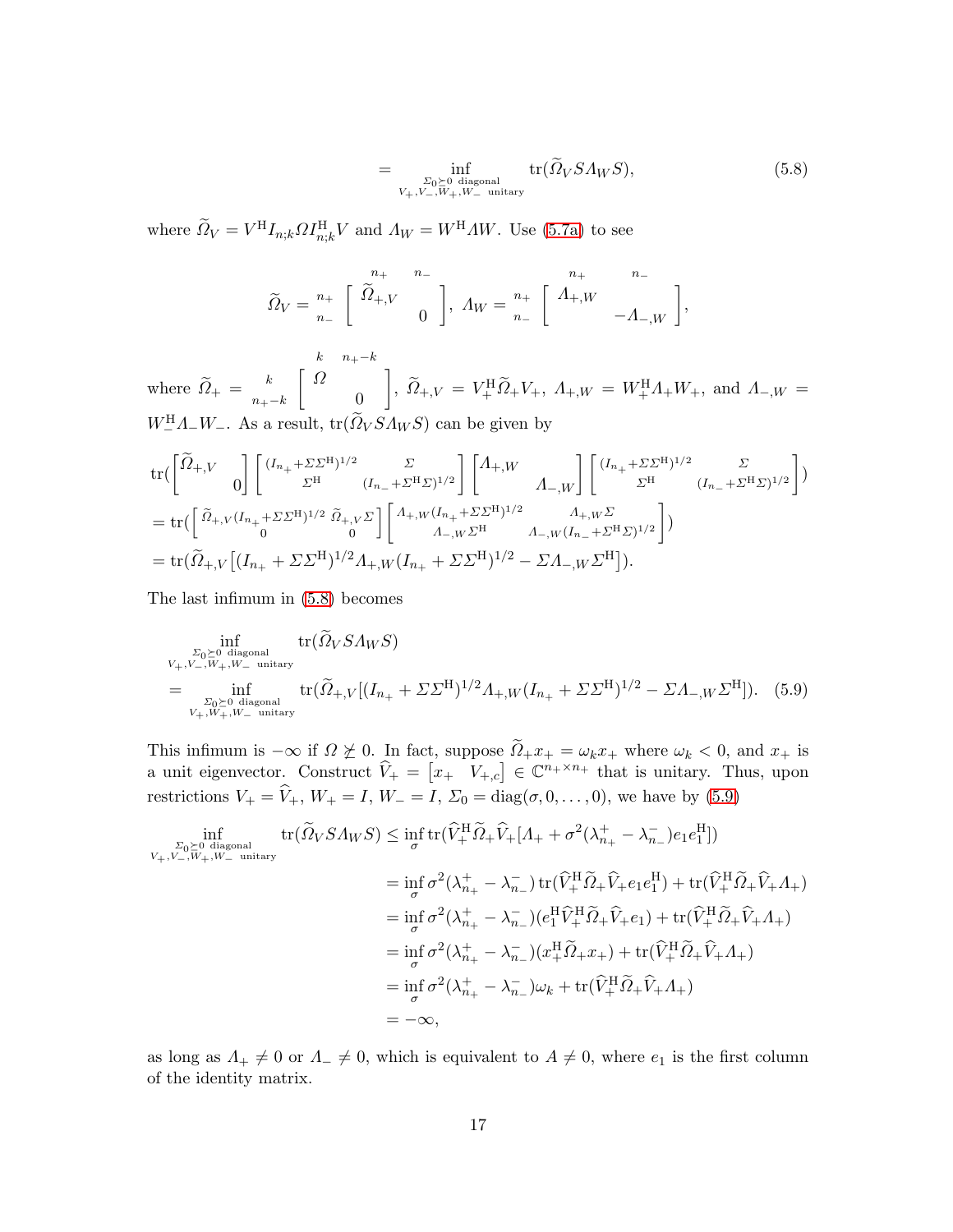So far, we have shown that if  $\Omega \not\geq 0, A \neq 0$ , the infimum is  $-\infty$ , for any positive semi-definite pencil  $A - \lambda B$  with B genuinely indefinite, except the case  $A - \lambda B$  is not diagonalizable, to which we will return.

In what follows, suppose that  $\Omega \succeq 0$ . Then

$$
\inf_{\substack{\Sigma_0 \succeq 0 \text{ diagonal} \\ V_+, V_-, W_+, W_- \text{ unitary} \\ \Xi_0 \succeq 0 \text{ diagonal} \\ V_+, W_+ \text{ unitary } \Sigma_0 \succeq 0 \text{ diagonal} }} \text{tr}(\tilde{\Omega}_{+,V}[(I + \Sigma \Sigma^{\text{H}})^{1/2} A_{+,W}(I + \Sigma \Sigma^{\text{H}})^{1/2} - \Sigma A_{-,W} \Sigma^{\text{H}}]).
$$
\n
$$
= \inf_{V_\pm, W_\pm \text{ unitary } \Sigma_0 \succeq 0 \text{ diagonal}} \text{tr}(\tilde{\Omega}_{+,V}[(I + \Sigma \Sigma^{\text{H}})^{1/2} A_{+,W}(I + \Sigma \Sigma^{\text{H}})^{1/2} - \Sigma A_{-,W} \Sigma^{\text{H}}]).
$$
\n(5.10)

Note that  $\tilde{Q}_{+,V}, A_{+,W}, -A_{-,W}$  are positive semi-definite. In the following, we will show that the "infimum" in [\(5.10\)](#page-17-0) is  $\sum_{i=1}^{k} \omega_i \lambda_i^+$  and is attained at  $\Sigma = 0$ .

Firstly, since  $\widetilde{\Omega}_{+,V} \succeq 0$  and  $\Sigma(-\Lambda_{-,W})\Sigma^{\mathrm{H}} \succeq 0$ , we have by Theorem [2.1](#page-3-0)

<span id="page-17-4"></span><span id="page-17-0"></span>
$$
\operatorname{tr}(-\widetilde{\Omega}_{+,V}\Sigma\Lambda_{-,W}\Sigma^{\mathrm{H}}) = \operatorname{tr}(\Sigma(-\Lambda_{-,W})\Sigma^{\mathrm{H}}) \ge 0. \tag{5.11}
$$

Secondly, we claim that

<span id="page-17-2"></span>
$$
\text{tr}\left(\widetilde{\Omega}_{+,V}(I+\Sigma\Sigma^{\text{H}})^{1/2}A_{+,W}(I+\Sigma\Sigma^{\text{H}})^{1/2}\right) \ge \sum_{i=1}^{k} \omega_i \lambda_i^+.
$$
 (5.12)

Denote the eigenvalues of  $(I + \Sigma \Sigma^H)^{1/2} \Lambda_{+,W} (I + \Sigma \Sigma^H)^{1/2}$  by  $\delta_1 \leq \delta_2 \leq \cdots \leq \delta_{n_+}$ . By Ostrowski's theorem [\[11,](#page-19-4) p.283], we known

<span id="page-17-3"></span><span id="page-17-1"></span>
$$
\lambda_i^+ \le \delta_i \le (1 + ||\Sigma||_2^2)\lambda_i^+ \quad \text{for } 1 \le i \le n_+, \tag{5.13}
$$

where  $||\Sigma||_2$  is the spectral norm of  $\Sigma$ . Let  $I_{n+;k} =$  $\lceil I_k \rceil$ 0  $\Big] \in \mathbb{C}^{n_+ \times k}$ . We have

$$
\text{tr}\left(\widetilde{\Omega}_{+,V}(I+\Sigma\Sigma^{\text{H}})^{1/2}\Lambda_{+,W}(I+\Sigma\Sigma^{\text{H}})^{1/2}\right) \n= \text{tr}\left(V_{+}^{\text{H}}I_{n_{+};k}\Omega I_{n_{+};k}^{\text{H}}V_{+}(I+\Sigma\Sigma^{\text{H}})^{1/2}\Lambda_{+,W}(I+\Sigma\Sigma^{\text{H}})^{1/2}\right) \n= \text{tr}\left(\Omega(V_{+}^{\text{H}}I_{n_{+};k})^{\text{H}}(I+\Sigma\Sigma^{\text{H}})^{1/2}\Lambda_{+,W}(I+\Sigma\Sigma^{\text{H}})^{1/2}(V_{+}^{\text{H}}I_{n_{+};k})\right) \n\geq \sum_{i=1}^{k} \omega_{i}\delta_{i} \qquad \text{(by Theorem 2.1)} \n\geq \sum_{i=1}^{k} \omega_{i}\lambda_{i}^{+},
$$
\n(5.14)

where we have used  $(5.13)$  in the last step. This is  $(5.12)$ . It is not hard to see that the equality in [\(5.14\)](#page-17-3) is attained at  $\Sigma = 0$  and appropriately chosen  $V_+$  and  $W_+$ . Combining  $(5.9)$ ,  $(5.10)$ ,  $(5.11)$ , and  $(5.12)$  completes the proof of the theorem for the case when  $A - \lambda B$  is diagonalizable.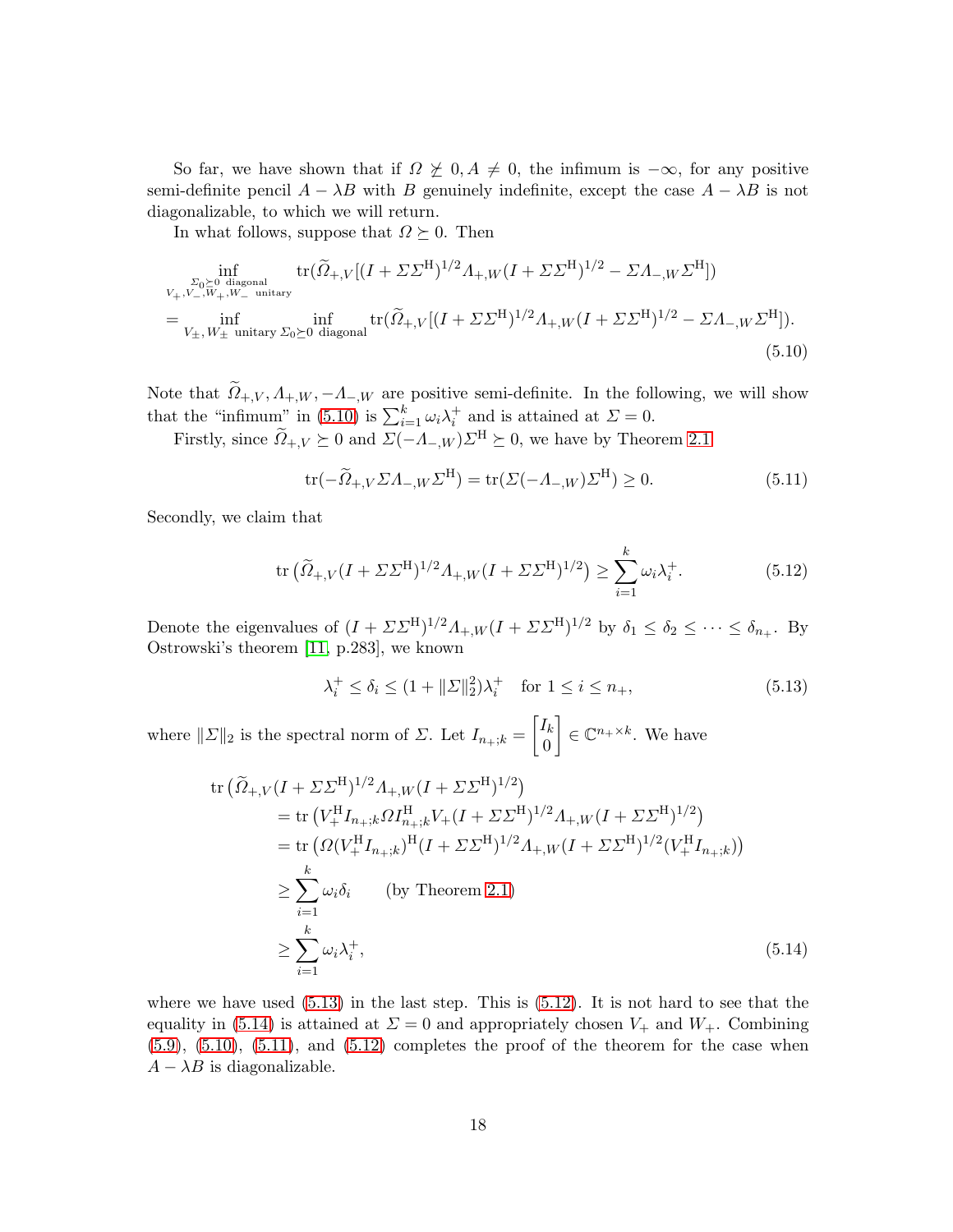Consider now that  $m_0 > 0$ , namely the pencil  $A - \lambda B$  is not diagonalizable. We perturb  $A - \lambda B$  to  $(A + \varepsilon E) - \lambda B$  with  $\varepsilon > 0$ , where

$$
E = U^{-H} \text{diag}(0, 0, E_{b}, 0) U^{-1}, \quad E_{b} = \text{diag}(\underbrace{E_{0}, \dots, E_{0}}_{m_{0}}), \quad E_{0} = \begin{bmatrix} 1 & 0 \\ 0 & 0 \end{bmatrix}
$$

.

Clearly  $(A + \varepsilon E) \succeq 0$  and the pencil is diagonalizable. Letting  $\varepsilon \to 0^+$  leads to the desired result, based on the case for diagonalizable  $A - \lambda B$ .  $\Box$ 

*Proof of Corollary [3.2.](#page-5-2)* Partition  $X = \begin{bmatrix} X_+ & X_- \end{bmatrix}$ , and let  $D_{\pm} = Q_{\pm} Q_{\pm}^{\rm H}$  be the eigendecompositions of  $D_+$  and  $D_-$ , respectively. First consider the case that  $A - \lambda B$  is diagonalizable. We have

$$
\min_{X^{H}BX = J_{k}} tr(DX^{H}AX) = \min_{\substack{X^{H}_{\pm}BX_{\pm} = \pm I_{k_{\pm}} \\ X^{H}_{\mp}BX_{\pm} = 0}} tr(D_{+}X^{H}_{+}AX_{+} + D_{-}X^{H}_{-}AX_{-})
$$
\n
$$
\geq \min_{X^{H}_{\mp}BX_{\mp} = I_{k_{+}}} tr(D_{+}X^{H}_{+}AX_{+}) + \min_{X^{H}_{-}BX_{-} = -I_{k_{-}}} tr(D_{-}X^{H}_{-}AX_{-})
$$
\n
$$
= \sum_{i=1}^{k_{+}} \omega_{i}^{+} \lambda_{i}^{+} - \sum_{i=1}^{k_{-}} \omega_{i}^{-} \lambda_{i}^{-},
$$

of which the last equality holds by making the columns of  $X_{\pm}Q_{\pm}$  be the eigenvectors of  $A - \lambda B$  associated with its eigenvalues  $\lambda_i^{\pm}$  for  $1 \le i \le k_{\pm}$ , respectively. This proves [\(3.8\)](#page-5-3).

For the case that  $A - \lambda B$  is not diagonalizable, [\(3.8\)](#page-5-3) also holds, by using the same nique at the end of the proof of Theorem 3.1 above. technique at the end of the proof of Theorem [3.1](#page-5-0) above.

#### <span id="page-18-0"></span>6 Conclusion

Previously, the classical Ky Fan's trace minimization principle on  $\min_{X^H X = I_k} tr(X^H AX)$ for a Hermitian matrix A has been extended to about

$$
\min_{X^{\mathrm{H}}BX = I_k} \text{tr}(X^{\mathrm{H}}AX) \quad \text{for positive definite } B, \text{ or more generally}
$$
\n
$$
\inf_{X^{\mathrm{H}}BX = J_k} \text{tr}(X^{\mathrm{H}}AX) \quad \text{for genuinely indefinite } B,
$$

where  $J_k$  is diagonal with diagonal entries  $\pm 1$ . The extension for a positive definite B is rather straightforward, but quite complicated when  $B$  is genuinely indefinite [\[14,](#page-19-5) [17\]](#page-20-7). In fact, the infimum can be  $-\infty$  for the last case.

Our extensions in this paper are along the line of the Brockett cost function:  $tr(DX<sup>H</sup>AX)$ in X satisfying  $X^H X = I_k$ , when D is Hermitian and positive semi-definite. Specifically, we present elegant analytic solutions, in terms of eigenvalues and eigenvectors of matrix pencil  $A - \lambda B$ , to

$$
\min_{X^{\mathrm{H}}BX = I_k} \text{tr}(DX^{\mathrm{H}}AX) \quad \text{for positive definite } B,\tag{6.1}
$$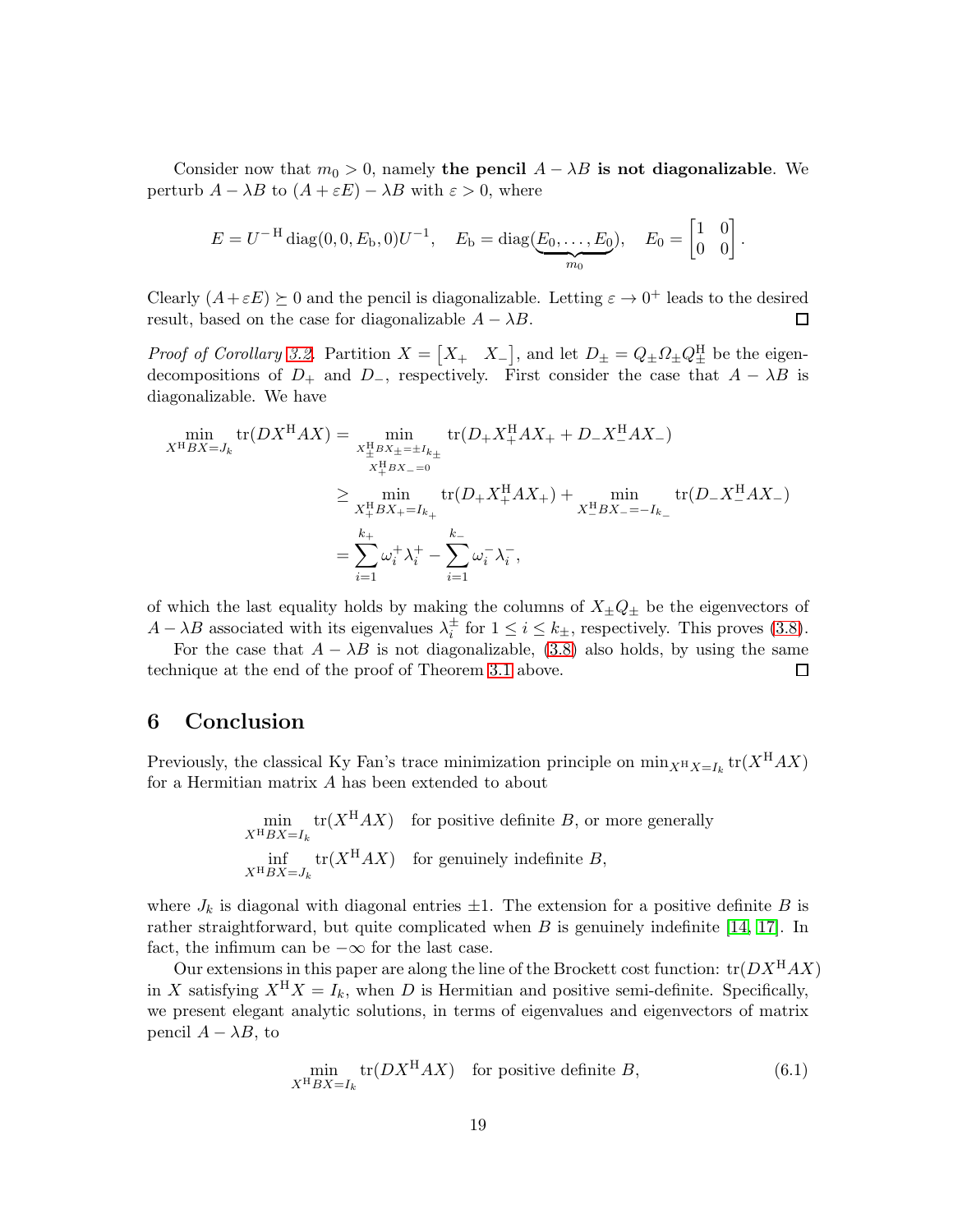<span id="page-19-15"></span>
$$
\inf_{X^{\mathrm{H}}BX = J_k} \operatorname{tr}(DX^{\mathrm{H}}AX) \quad \text{for genuinely indefinite } B,\tag{6.2}
$$

where  $D$  is no longer assumed to be positive semi-definite. It is shown that the infimum in  $(6.2)$  is finite if and only if D is positive semi-definite. Our analytic solutions are concise and our algebraic technique compares favorably to previously laborious effort for the case  $B = I$  via the usual optimization technique [\[18\]](#page-20-8).

#### <span id="page-19-6"></span>References

- [1] P.-A. Absil, R. Mahony, and R. Sepulchre. *Optimization Algorithms On Matrix Manifolds*. Princeton University Press, Princeton, NJ, 2008.
- <span id="page-19-9"></span>[2] E. Anderson, Z. Bai, C. Bischof, J. Demmel, J. Dongarra, J. Du Croz, A. Greenbaum, S. Hammarling, A. McKenney, S. Ostrouchov, and D. Sorensen. *LAPACK Users' Guide*. SIAM, Philadelphia, 3rd edition, 1999.
- <span id="page-19-10"></span>[3] Z. Bai, J. Demmel, J. Dongarra, A. Ruhe, and H. van der Vorst (editors). *Templates for the solution of Algebraic Eigenvalue Problems: A Practical Guide*. SIAM, Philadelphia, 2000.
- <span id="page-19-12"></span><span id="page-19-7"></span>[4] R. Bhatia. *Matrix Analysis*. Graduate Texts in Mathematics, vol. 169. Springer, New York, 1996.
- [5] P. Birtea, I. Caşu, and D. Comănescu. First order optimality conditions and steepest descent algorithm on orthogonal Stiefel manifolds. *Opt. Lett.*, 13:1773–1791, 2019.
- <span id="page-19-8"></span>[6] R. W. Brockett. Dynamical systems that sort lists, diagonalize matrices, and solve linear programming problems. *Linear Algebra Appl.*, 146:79–91, 1991.
- <span id="page-19-1"></span>[7] D. Chu, L. Liao, M. K. Ng, and X. Zhang. Sparse canonical correlation analysis: New formulation and algorithm. *IEEE Trans. Pattern Anal. Mach. Intell.*, 35(12):3050–3065, 2013.
- <span id="page-19-2"></span>[8] J. P. Cunningham and Z. Ghahramani. Linear dimensionality reduction: Survey, insights, and generalizations. *J. Mach. Learning Res.*, 16:2859–2900, 2015.
- <span id="page-19-14"></span><span id="page-19-11"></span>[9] J. Demmel. *Applied Numerical Linear Algebra*. SIAM, Philadelphia, PA, 1997.
- [10] I. Gohberg, P. Lancaster, and L. Rodman. *Indefinite Linear Algebra and Applications*. Birkhäuser, Basel, Switzerland, 2005.
- <span id="page-19-4"></span>[11] R. A. Horn and C. R. Johnson. *Matrix Analysis*. Cambridge University Press, New York, NY, 2nd edition, 2013.
- <span id="page-19-3"></span>[12] P. Horst. Generalized canonical correlations and their applications to experimental data. *J. Clinical Psychology*, 17(4):331–347, 1961.
- <span id="page-19-0"></span>[13] E. Kokiopoulou, J. Chen, and Y. Saad. Trace optimization and eigenproblems in dimension reduction methods. *Numer. Linear Algebra Appl.*, 18(3):565–602, 2011.
- <span id="page-19-5"></span>[14] J. Kovač-Striko and K. Veselić. Trace minimization and definiteness of symmetric pencils. *Linear Algebra Appl.*, 216:139–158, 1995.
- <span id="page-19-13"></span>[15] R.-C. Li. Accuracy of computed eigenvectors via optimizing a Rayleigh quotient. *BIT*, 44(3):585–593, 2004.